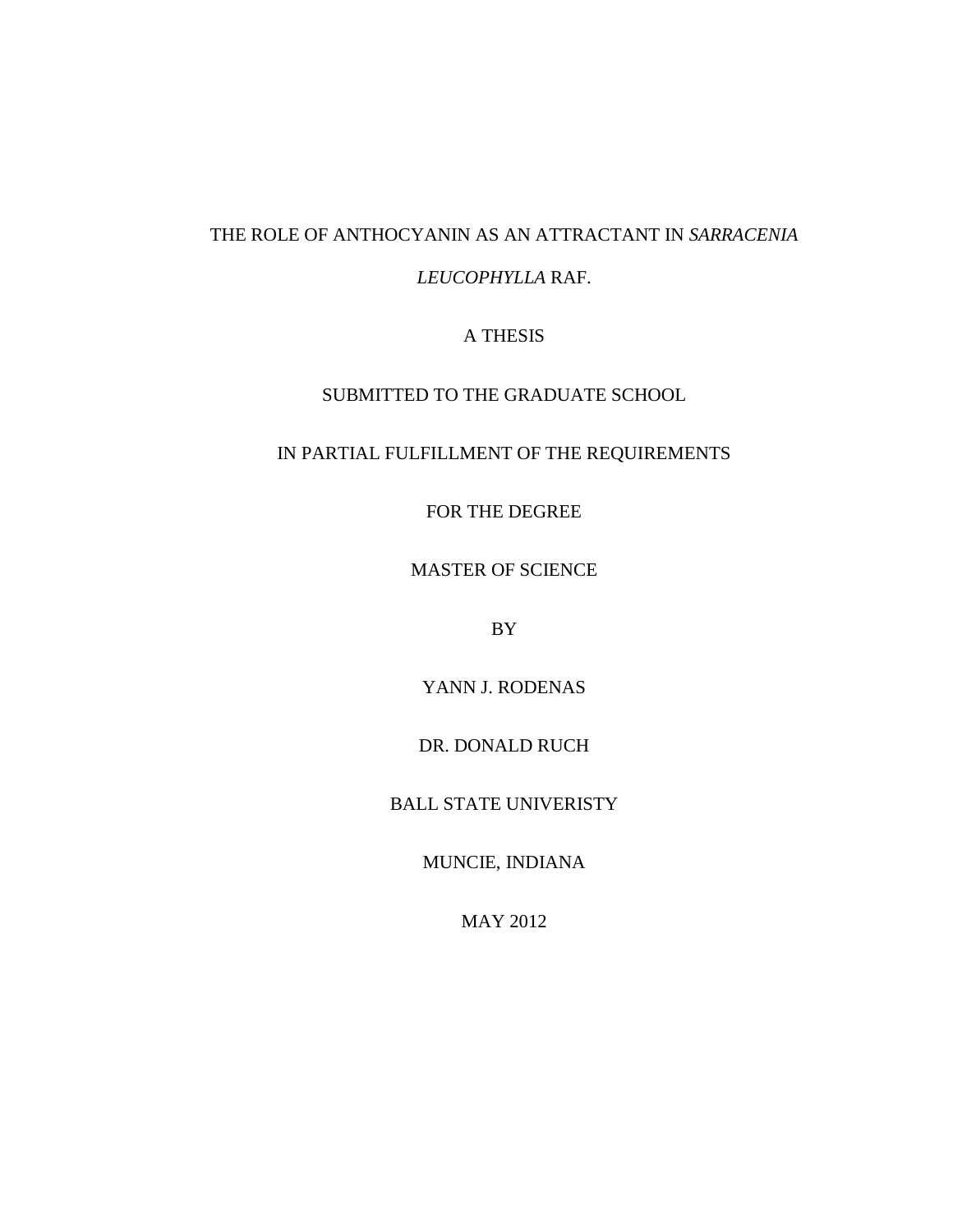#### **Introduction**



**Figure 1: The trumpet shaped pitchers of**  *Sarracenia leucophylla* **illustrating phenotype coloration. Taken from: http://www.growingmatters.co.uk/gmexoti c\_carnivores\_pitcher-plants.htm**

*Sarracenia leucophylla* Raf, commonly known as the white-topped pitcher plant, is a perennial, carnivorous dicot native to the southeastern United States. Arising from clumping rhizomes, the leaves are trumpet-form in appearance and have lids with hairy undersides which point toward the pitcher opening (Figure 1) (Schnell, 2002). These hairs presumably facilitate advancement of prey toward the pitcher mouth while making retreat challenging (Newell & Nastase, 1998). Pitcher coloring

ranges from green to red and progressively changes to white fenestrations towards the pitcher top which are commonly intermixed with green and/or red venations (Figure 1). Pitcher anatomy consists of lid, peristome, throat and fenestrations (Figure 1). Flowers which occur in early spring, usually from March to May, are insect pollinated, mainly by

*Bombus* species (Schnell, 1983; 2002) and readily cross pollinate within the genus.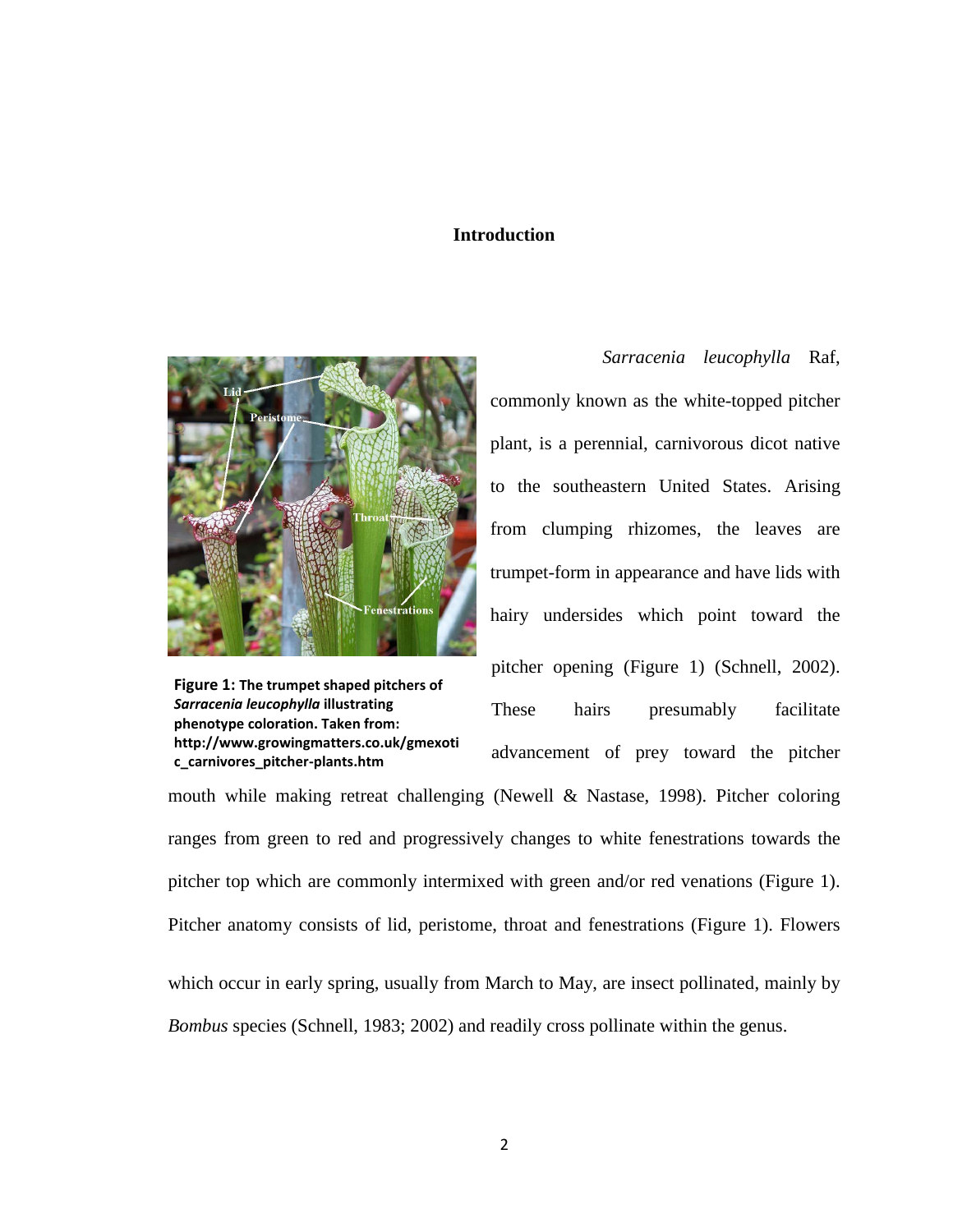

**Figure 2: A comparison of anthocyanin-free (left) and anthocyanin present (right) pitchers.**

The evolution of these plants is thought to be an adaptation to a lack of nutrient availability, a common characteristic of bogs and waterlogged environments (Ellison & Gotelli, 2001). Nutrients derived from the captured and digested prey are assimilated into the plant. Captured prey consists mainly of Coleoptera,

Diptera, Hymenoptera (Green & Horner, 2007) and Lepidoptera (Cresswell, 1991; Heard, 1998; Newell & Nastase, 1998). While numerous previous studies have examined *Sarracenia* (Bennett & Ellison, 2009; Ellison, 2004; Schnell, 1978, 1983) in plants, few have studied and explained the role of color as an attractant. Red pigmentation in *Nepenthes ventricosa* Blanco, was found to have a significant effect in attracting more prey than plants with lesser pigmentation (Schaefer & Ruxton, 2007). Such was the



**Figure 3: Comparison of** *Sarracenia* **growth points between anthocyanin and anthocyanin free plants.**

findings of Newell & Nastase (1998) in *Sarracenia purpurea* L. which determined that red venation was responsible for attracting more insects*.* This red coloration was determined to be due to the presence of

anthocyanin, a flavonoid (Sheridan & Griesbach, 2001). However other studies have suggested that coloration was not responsible for prey attraction (Bennett & Ellison,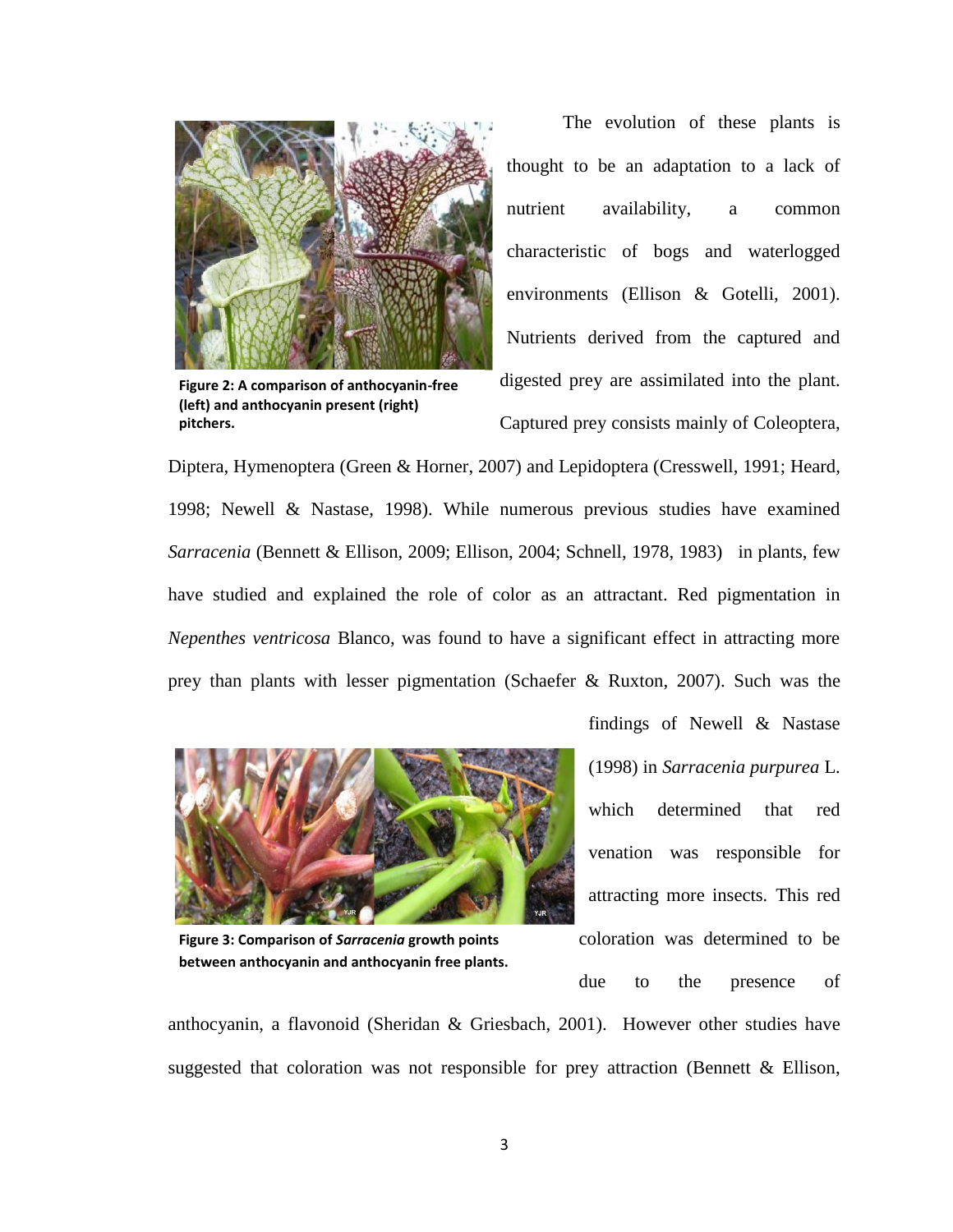2009; Bennett, 2010) and that anthocyanin-free plants actually captured more prey mass than their red counterparts (Sheridan et. al., 2000).

Numerous color variations of *Sarracenia* have been found in the wild, including one entirely green form, an anthocyanin-free plant (Figure 2) (Schnell, 2002). This anthocyanin-free form occurs among the more common red pigmented plants (Schnell, 2002). Anthocyanin, a type of flavonoid, is responsible for the red pigmentation in the flowers and leaves of the genus *Sarracenia* (Sheridan & Griesbach, 2001). A



**Figure 4:** *Sarracenia leucophylla* **flowers depicting the anthocyanin free (left) and red (right) phenotypes. Taken from:** 

**http://www.plantarara.com/carnivoren\_galerie/sarracenia /leucophylla/sarracenia%20leucophylla%20typ%20yellow %20flower%203.JPG and** 

**http://www.sarracenia.com/photos/sarracenia/sarraleuco 010.jpg**

dominant/recessive relationship is responsible for presence and absence in anthocyanin production respectively (Sheridan,

1997). The dominant allele results in the common expression of red pigmentation anywhere within the plant tissue, while the expression of the recessive allele results in a

complete lack of anthocyanin expression (Figure 3) (Sheridan, 1997). The absence of anthocyanin becomes quite visible when comparing not just *Sarracenia* pitchers but also their flowers (Figure 4). The recessive allele does not prove lethal and results in a genetic variation within the population whether found in a heterozygous or homozygous allelic state (Sheridan & Mills, 1998). The presence or absence of anthocyanin pigment in *S. leucophylla* has yet to be conclusively linked to any effect in prey attraction or capture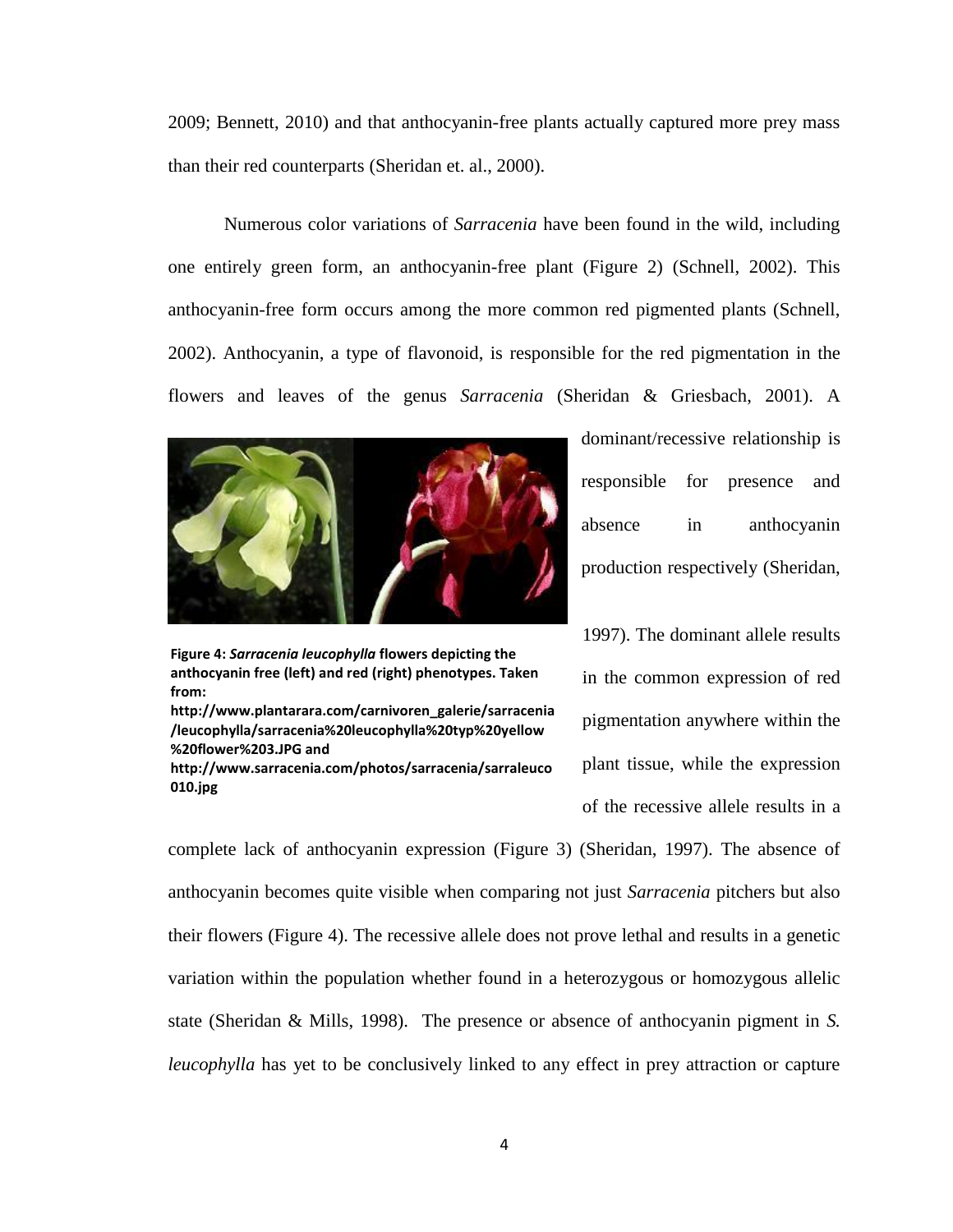and will be the focus of this study. Bennett  $\&$  Ellison (2009) and Milne (2010) determined that prey capture in *Sarracenia purpurea* was not based on coloration of pitchers but rather on other means of attraction. If anthocyanin presence increases prey capture in comparison to anthocyanin absence, it could be hypothesized that wild-type red plants should have a selective advantage over green plants (Sheridan & Mills, 1998). However it is unlikely that red colored plants would have an increase in prey attraction based on Hymenoptera, Diptera, Coleoptera and Lepidoptera vision which cannot distinguish red pigments like the human eye (Schaefer & Ruxton, 2007; Briscoe  $\&$ Chittka, 2001; Lall et. al., 1980; Snyder & Pask, 1973). Hymenoptera, Diptera and Coleoptera vision can detect the ultraviolet spectrum (Briscoe & Chittka, 2001) with a peak UV sensitivity of 340 nm (Peitsch et. al., 1992; Snyder & Pask, 1973). It is then likely that Hymenoptera can detect UV reflectance off of these pigments as the only UV absorption peaks of anthocyanin are 270nm-290nm (Woodall & Stewart, 1998). However anthocyanin has a secondary absorption peak at 530nm (Pirie, 1976) which Hymenoptera, Diptera, Coleoptera and Lepidoptera are able to detect. Based on this absorbance, and the ability of insects to detect this spectral range, it is then likely that this appears as a dark pattern to potential prey vision. However, Peter D'Amato noted that anthocyanin free plants consumed equal quantities of prey as red pigmented plants (D'Amato, Pers. Comm.). This was also the observation of Bennett (2010), who concluded that insect prey mass in *S. purpurea* was not affected by any ratio of visible red area.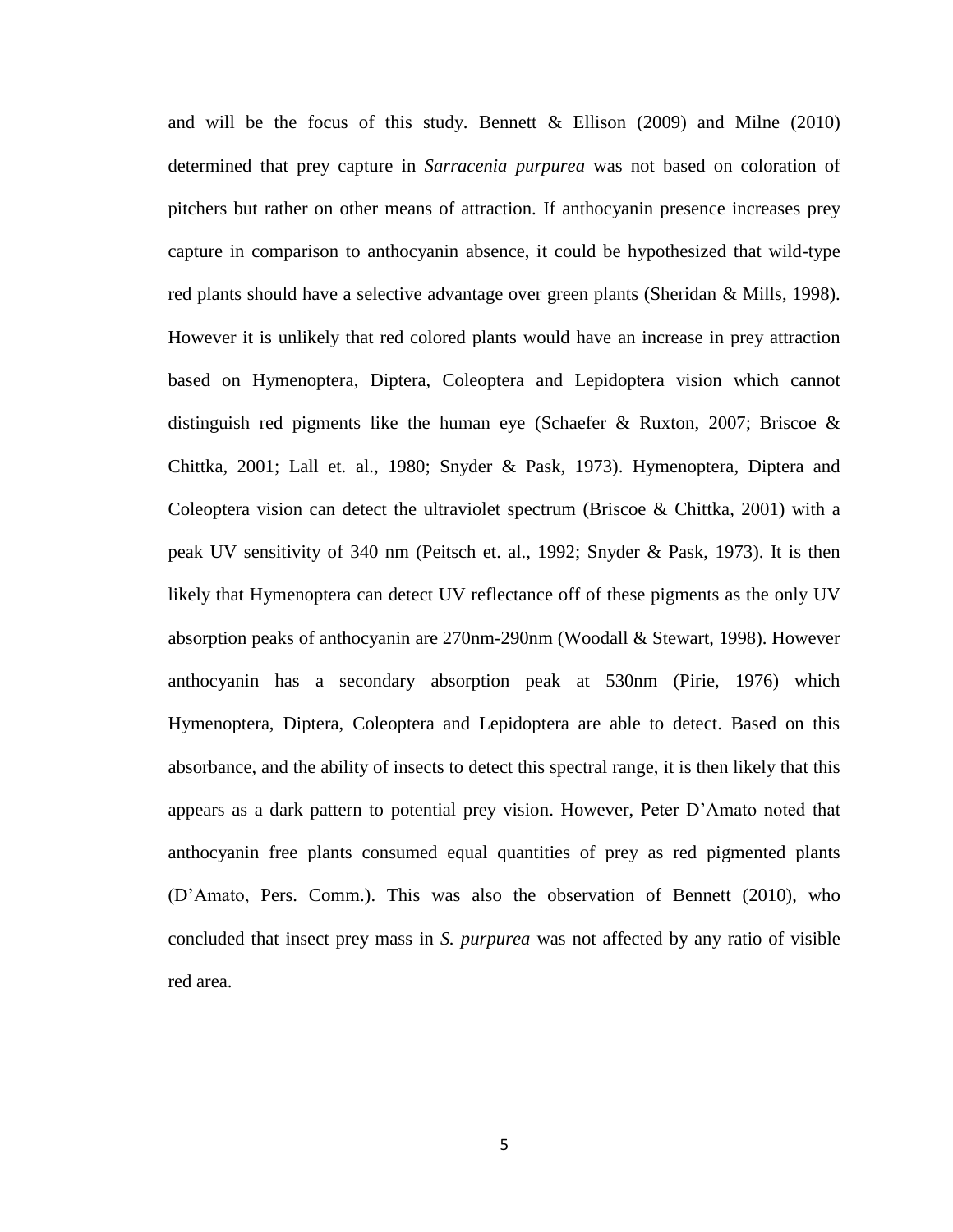*Sarracenia* pitchers have the unique trait of secreting extra floral nectar along their entire exterior surface from nectaries which become quite dense on the peristome, lids and pitcher throats (Figure 5) (Schnell, 2002). Insect visits are rewarded with this nectar, a substance high in carbohydrates, which tempts further exploration of the pitcher, especially along the pitcher throat (Juniper et al., 1989). The high absorption of UV light by this nectar suggests the use of nectar guides (Gloßner, 1992). Against the natural background of the pitcher, these dark patterns can be seen by Hymenoptera, Diptera,



**Figure 5:** *Sarracenia* **hybrid exhibiting a prime example of nectar aggregation along the throat.**

Coleoptera and Lepidoptera (Schaefer & Ruxton, 2007; Briscoe & Chittka, 2001; Lall et. al., 1980; Snyder & Pask, 1973) and likely serve as attractants which would make these nectar pools evident to potential prey (Joel, 1986; Joel et al., 1985). Additionally suggestions have been made that nectar, combined with various physical characteristics, such as taller and wider pitchers, results in higher prey attraction and capture rates (Bhattarai & Horner, 2009). However Milne (2010) has shown that plants lacking nectar secretion along the peristome are still

capable of insect capture. Physical traits of pitchers fluctuate readily within populations (Green & Horner, 2007). Thus it could be suggested that larger pitchers that are able to secrete larger quantities of nectar should have a selective advantage over smaller sized pitchers by attracting larger quantities of prey. Cresswell (1993) and Gibson (1991) found that larger pitchers were able to capture larger prey and consume greater quantities of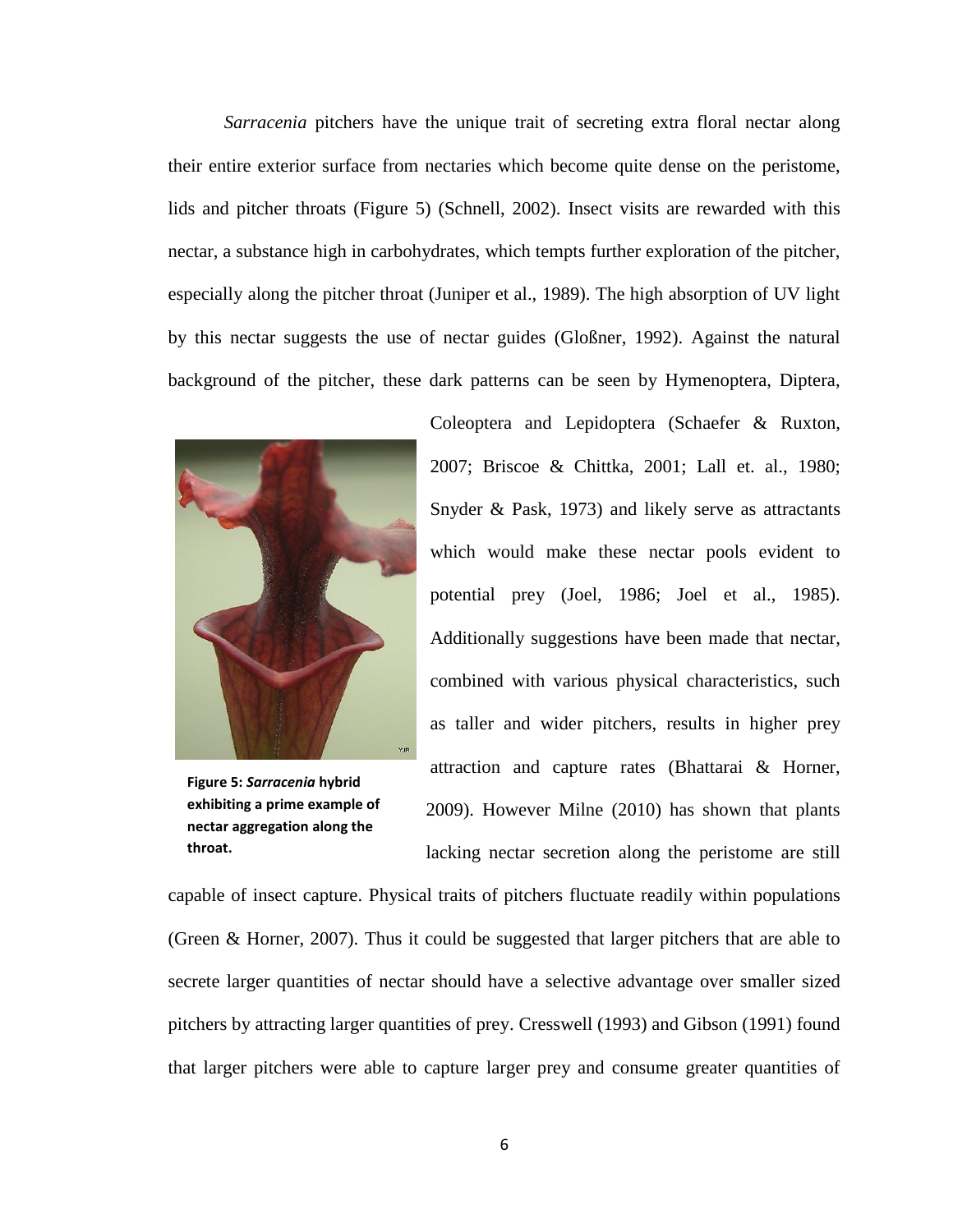prey. This increase in prey capture was likely due to an increase in surface area which allowed for an increase in nectary allocation and not simply an increased size of the capture zone (Bhattarai & Horner, 2009). Newell & Nastate (1998) however, concluded that pitcher and plant size did not play any role in the number of visitors to pitchers. The current study will attempt to sort through these conflicting findings and more conclusively link the role of physical pitcher characteristics to the attraction of prey.

For the purpose of minimizing variability of nectary allocation, an F2 progeny of *S. leucophylla* resulting in red and green plants will be used. Using this population, nectary allocation variations will be potentially minimized as all plants share an identical gene pool. Additionally, it has not been observed that red plants secrete differing quantities of nectar than their green counterparts (Rice, Pers Comm, Sheridan, Pers Comm) and that extra floral nectary density in *Sarracenia* is 30-50 per mm 2 (Vogel, 1997; 1998a; 1998b). To ensure that nectary number is consistent, an assessment of nectary allocation will be performed on the two color morphs. By ruling out nectar as a varying factor, color will be isolated as the single differing trait and thoroughly assessed.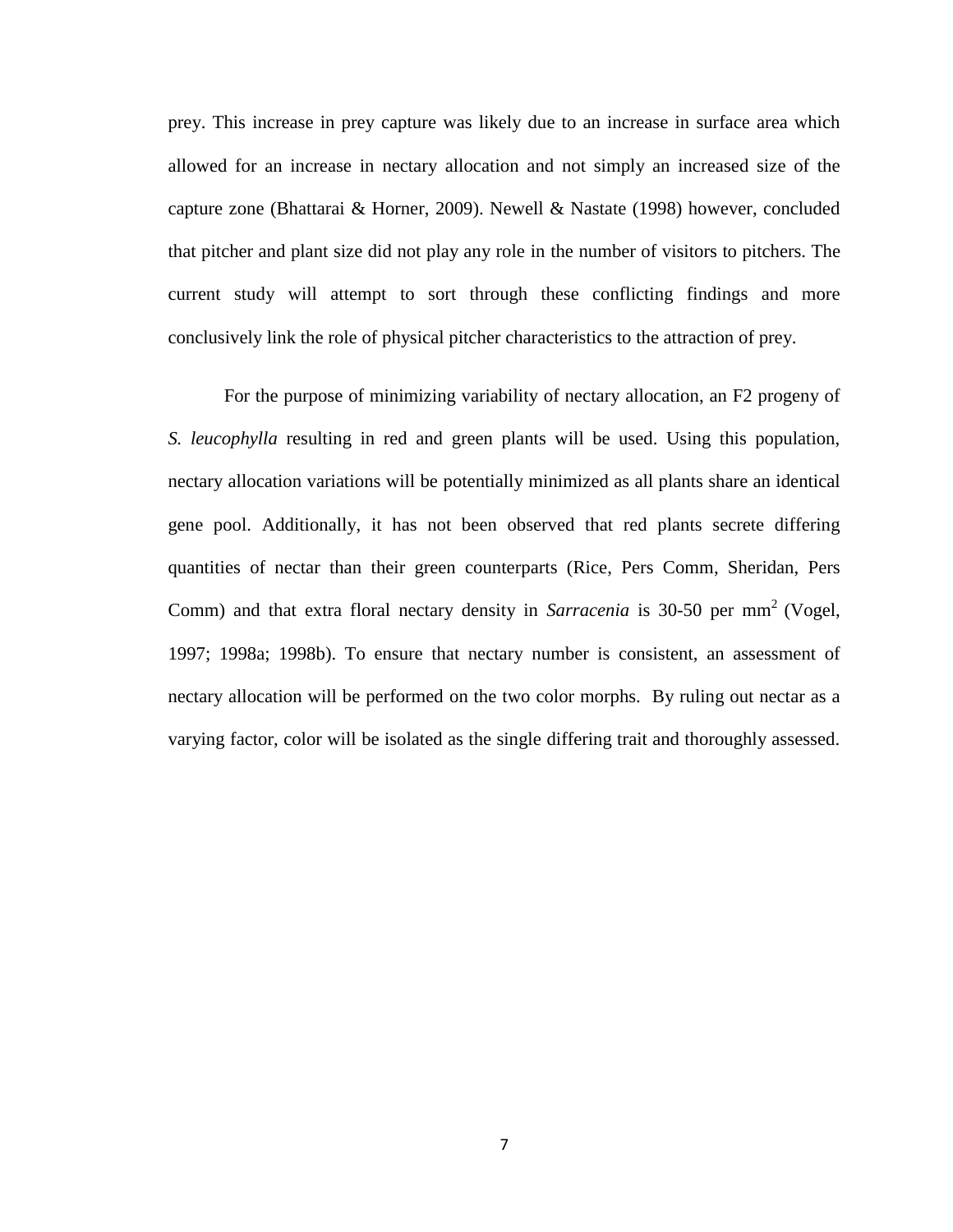#### **Materials and Methods**

Six separate groups of *Sarracenia leucophylla* containing a mixture of ten wildtype and ten anthocyanin-free specimens were grown side by side in separate outdoor plots for one growing season outdoors at Meadowview Biological Research Station (MBRS), Woodford, Virginia. Plots one through three (Young Group) were established spring 2011 from single, rooted, growth points while plots four through six (Old Group) were established at MBRS in 2009. The designation of a young and old group was chosen in order to double the sample size and cover a range of variation in regards to flowering. The young group, consisting only of single divisions, would be less likely to flower than the older group. Additionally, should the young group have flowering plants, the energy demand on the plant would be more costly than it would be to a larger plant. The energy used in flower production would be energy not used in the active growth of the plant, potentially leading to smaller pitchers in terms of height and mouth width.

A random number table was used to assign pot placement within the experimental design. Growth conditions were as follows:

1. Light regime consisted of a minimum of eight hours of direct natural sunlight. The actual hours of sunlight per day changed according to the growing season.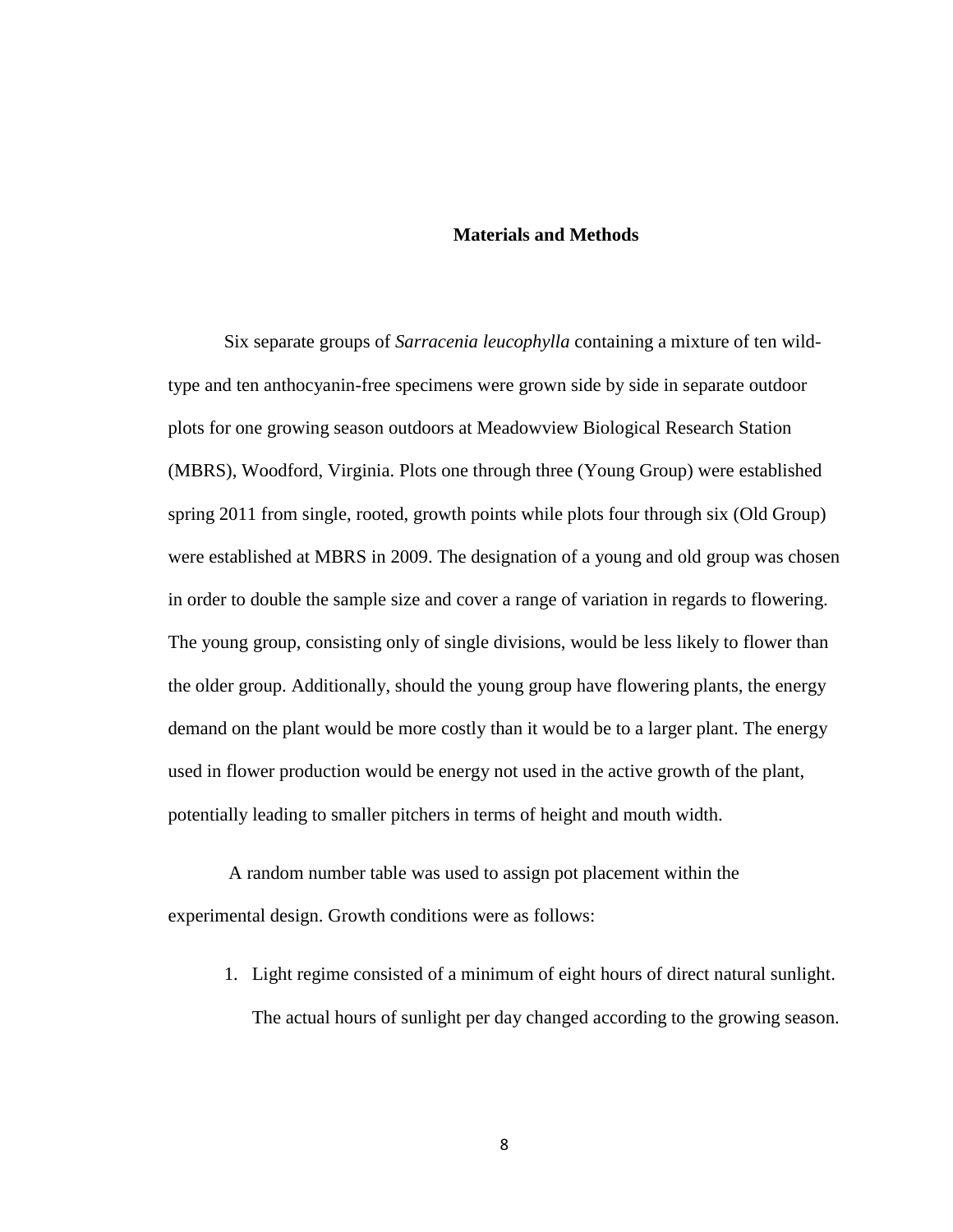- 2. In addition to natural rainfall, the water regime consisted of pumped water from the local pond into gravity fed tanks and water level maintained at onethird pot height.
- 3. Growth media consisted of premixed and pre-moistened 50:50 Canadian sphagnum peat moss and silica sand placed in gallon size circular pots
- 4. Prey consisted only of local fauna.

All pitchers were allowed to attract, capture and digest prey. All pitchers containing a distinguishable mouth, hood and peristome were harvested from each plant. Bags labeled with plot and pot number were filled with the individually labeled pitchers from appropriate pots. Pitcher height was measured to the nearest half centimeter, mouth width measured by a digital caliper to the nearest millimeter, and both measurements recorded.

Pitchers were cut then dried at Ball State University's herbarium drier to dehydrate pitcher and insect mass. Upon desiccation, pitchers were dissected and insect mass pooled for each individual pot and recorded with 0.001 g accuracy. Pitchers containing any holes chewed inwards out by captured prey, regardless of diameter, were recorded and their dry prey mass recorded. Pitchers containing pupae of *Isodontia mexicana*, grass-carrying wasp, were recorded as was the dry mass of the entire pitcher content as prey had been captured prior to pupae introduction. In addition, pitchers which may have fallen over for any reason prior to harvest were omitted as the quantity of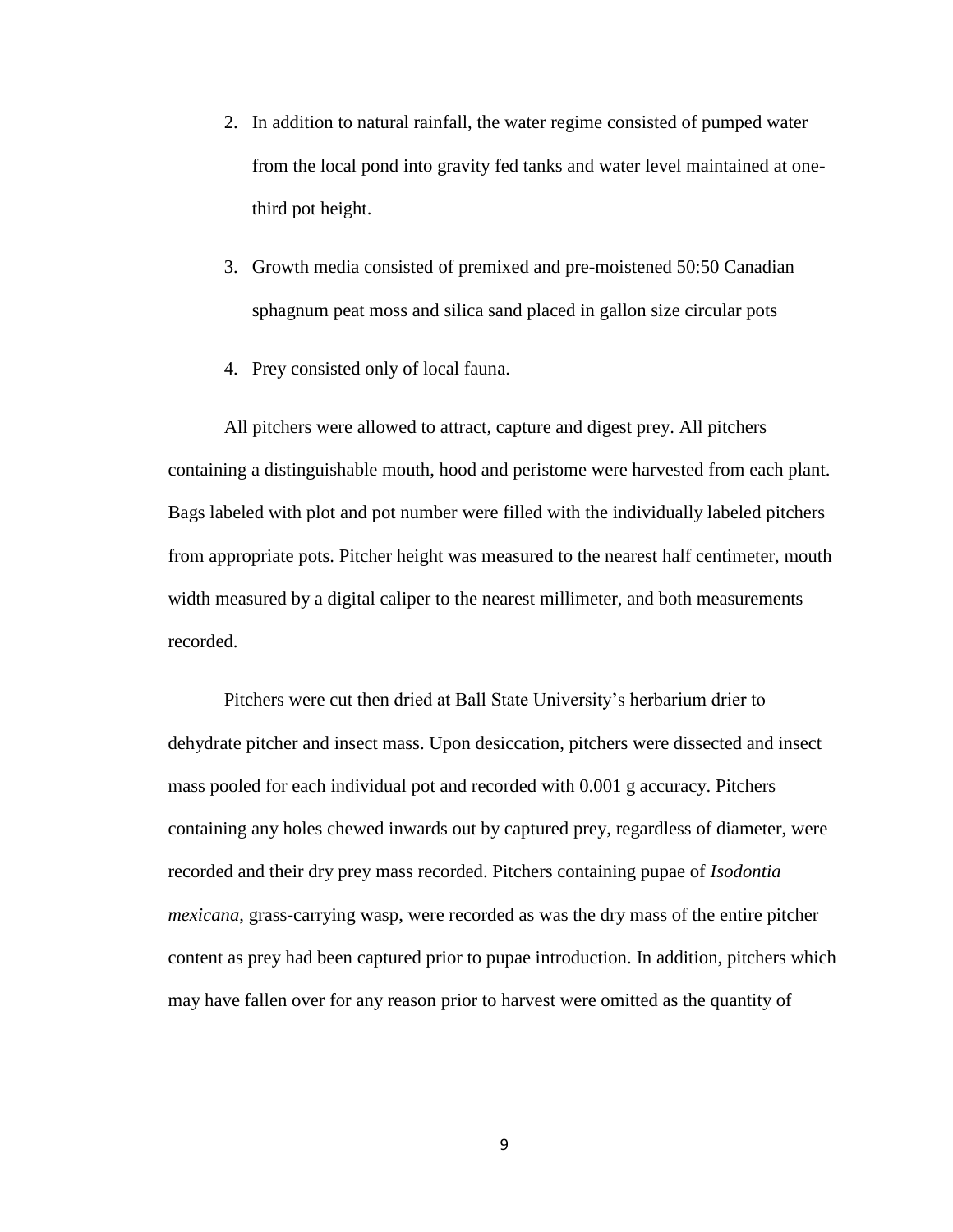missing prey mass was unknown. Lastly, any pitchers missing a distinguishable lid or mouth were omitted.

Statistical analysis was performed using Minitab Statistical Software. Normality and sample variances were assessed for all tests performed. Based on these results, tests were performed as pooled. The following statistical tests were applied to the young and old groups with the exception of nectary count analysis which was carried out as a single test on a combination of both groups due to the labor and time required to assay each individual pitcher. While flowering, height and mouth width are factors dependent on the age of the plant, nectaries are present in all pitchers regardless of age. Two sample T-tests were used to determine whether temperature, nectary counts, prey mass, pitcher height and pitcher mouth width were different between red and green groups. Correlations were calculated between prey mass and pitcher height as well as prey mass and pitcher mouth width. Due to the large amount of statistical tests being performed and the testing for an overall null hypothesis, a Bonferroni adjustment was performed in order to adjust for the possibility of a false positive due to randomness. Alpha, 0.05, was divided by 9, the number of statistical tests testing red versus green in order to calculate the new alpha of 0.0055.

In order to conclusively rule out nectar as a varying factor, a nectary count was made on single pitchers for randomly selected pitchers amongst the six groups using a dissecting scope. Areas of one millimeter by one millimeter on pitcher throats were determined and nectary counts were recorded and a two-sample T-test performed.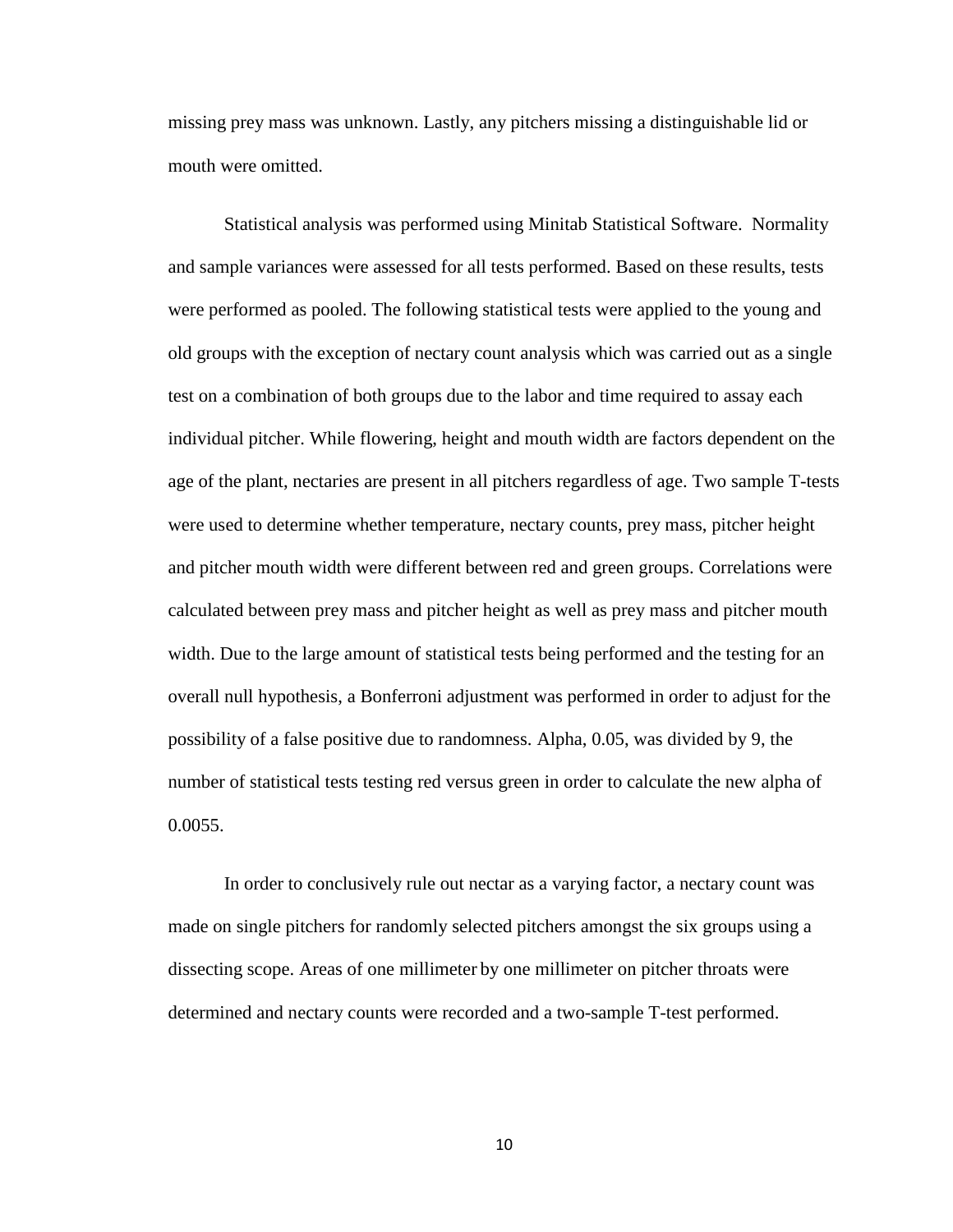Temperatures within pitcher traps were measured in October during mid-day in full sun using a thermocouple. Ten individual traps (five red, five green) from each plot were randomly selected and temperatures measured one inch deep within the pitcher. Due to the Q10 equation which states that chemical activity rate doubles with every  $10^{\circ}$ C increase, it is possible that red plants could potentially absorb and retain more sunlight than their green counterparts, thus increasing the internal temperature of the traps. This increase in internal temperature could give a higher decomposition rate in red plants leading to a decreased prey mass over green plants which lack red pigmentation.

The research questions and hypotheses are as follows:

Does anthocyanin have a significant effect on mass of insects captured by *Sarracenia* plants? It is hypothesized that anthocyanin presence in leaves of wild-type *Sarracenia* will be relevant in the attraction and predation of prey.

However, if anthocyanin pigment does not significantly affect capture mass, then the question becomes, does height and width of pitcher leaves play a role in mass of insect capture? In this case it is hypothesized that the increased height and width of pitchers will result in greater capture mass.

Does nectary allocation vary between anthocyanin free *S. leucophylla* and red *S. leucophylla?* It is hypothesized that nectary allocation will not vary between the two phenotypes due to using an F2 progeny from the same genetic cross.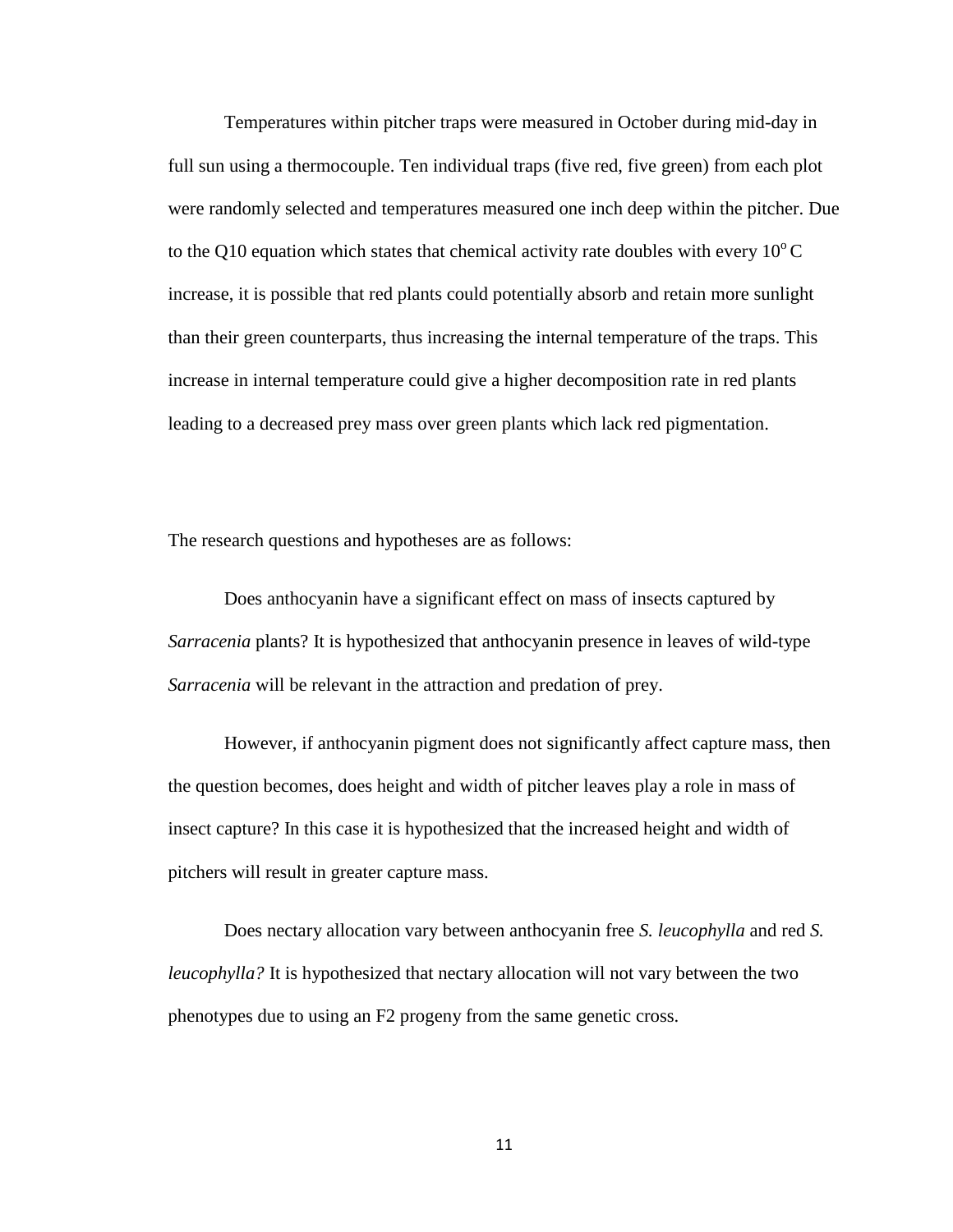Does temperature inside *S. leucophylla* pitchers vary between anthocyanin free and red phenotypes? It is hypothesized that temperatures will not vary between the two phenotypes.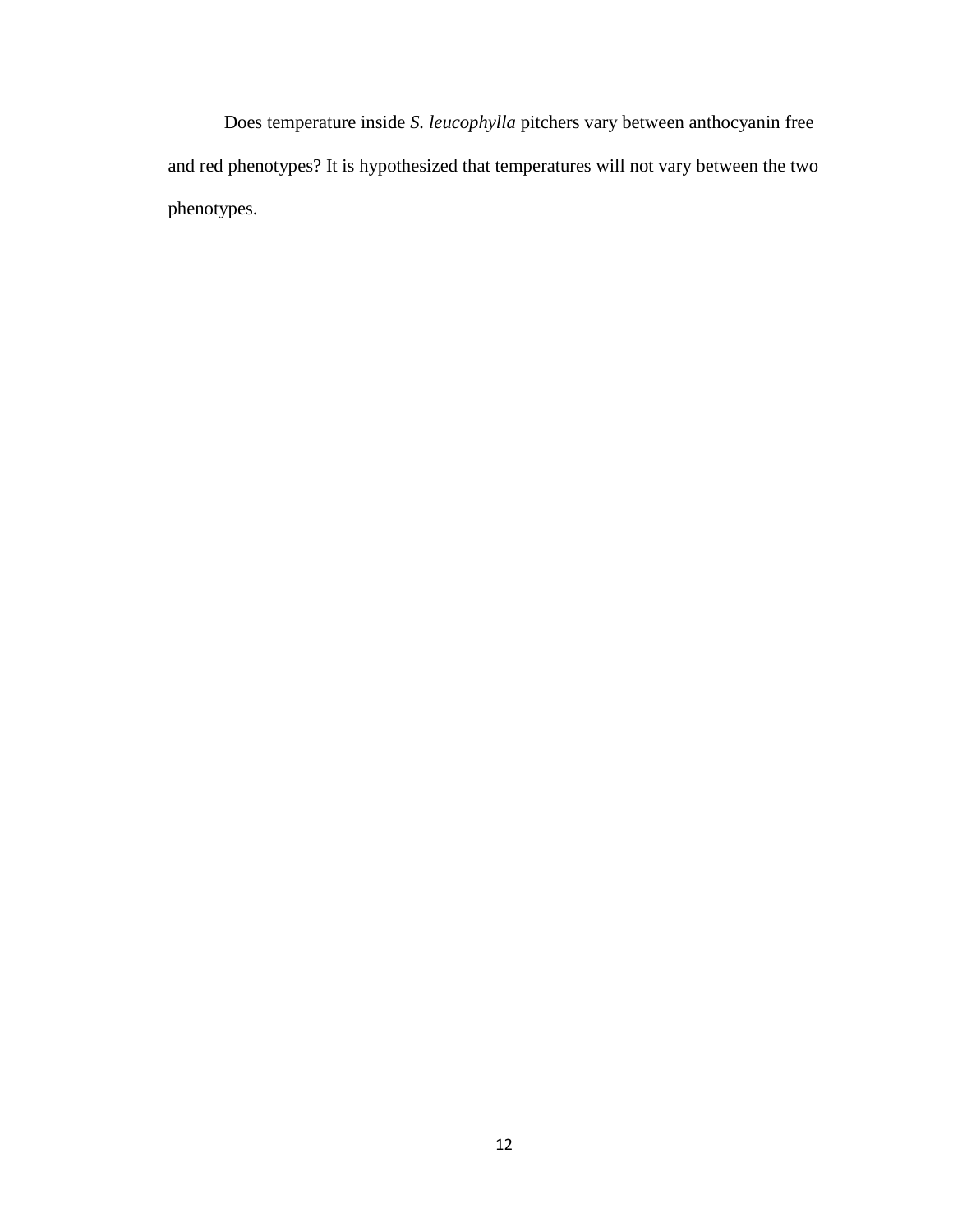#### **Results**

Dried prey mass did not differ between red and green phenotypes for either group. Taller pitchers caught more prey mass, as did pitchers with wider mouths. There were very strong correlations between prey mass and pitcher height as well as between prey mass and pitcher mouth width. Temperature and nectary count were not different between red and green groups.

No significant differences were found between physical pitcher characteristics and dried prey mass amongst red and green plants in both the young and old groups (Table 1).

No significant differences were found between nectary count and temperature amongst red and green plants in both the young and old groups (Table 2).

All correlations for pitcher height and mouth width were found to be positively correlated with dried prey mass and significant (Table 3).

All correlation between pitcher height and pitcher mouth widths were found to be positively correlated and significant (Table 4).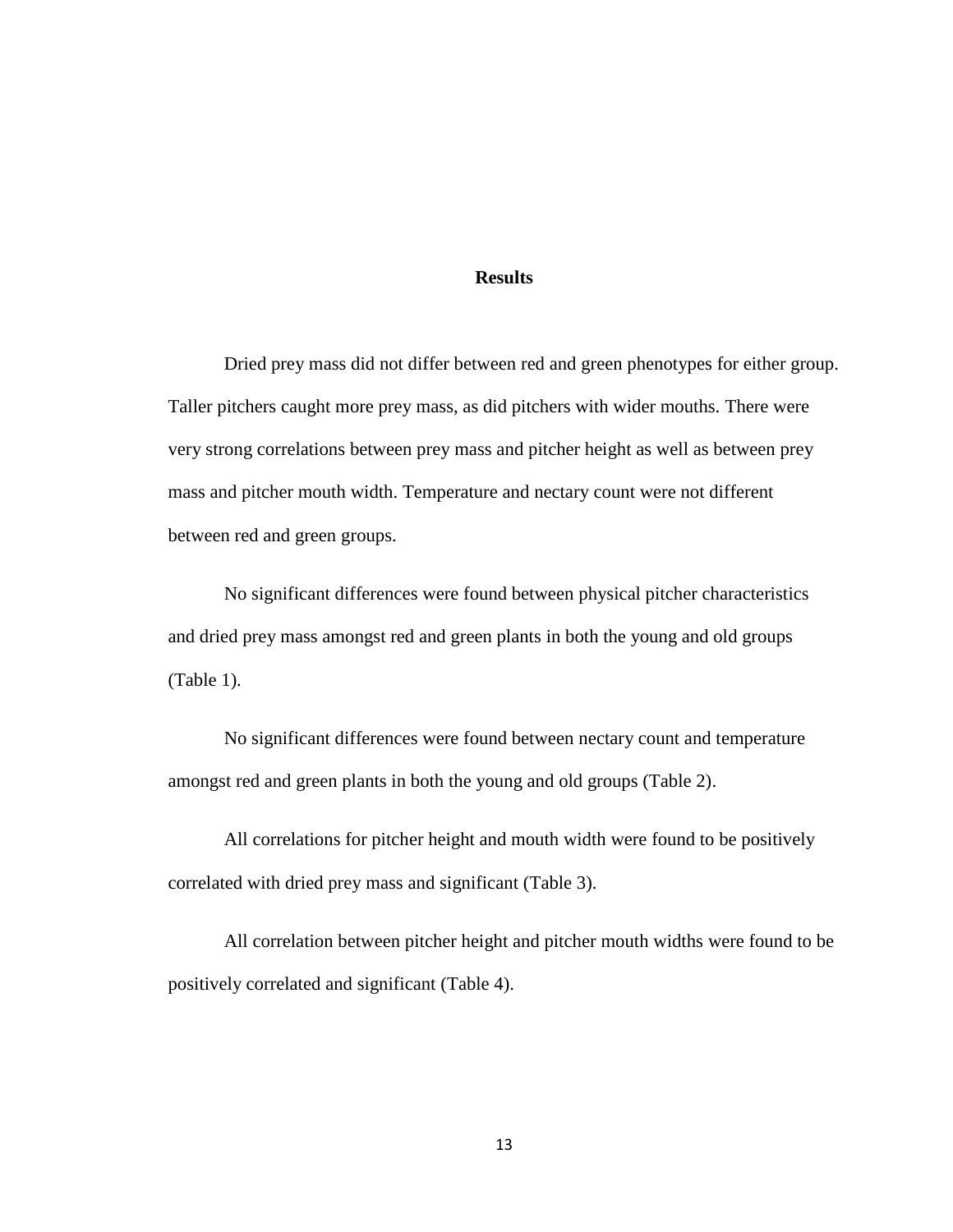|                |                | Height (cm)      | Mouth Width (mm) |                  | Prey Mass (g)     |                  |
|----------------|----------------|------------------|------------------|------------------|-------------------|------------------|
|                |                |                  |                  |                  |                   |                  |
| <b>Color</b>   | <b>Red</b>     | Green            | <b>Red</b>       | Green            | <b>Red</b>        | Green            |
|                |                |                  |                  |                  |                   |                  |
| Young          | $36.49 \pm 0.$ | $33.67 \pm 0.7$  | $21.14 \pm 0.89$ | $19.41 \pm 0.77$ | $0.092 \pm 0.011$ | $0.0669 \pm 0.0$ |
|                | 84             | $\overline{4}$   |                  |                  |                   | 085              |
|                |                |                  |                  |                  |                   |                  |
| <b>P-value</b> | $p=0.013$      |                  | $p=0.144$        |                  | $p=0.076$         |                  |
|                |                |                  |                  |                  |                   |                  |
| Old            | $40.01 \pm 0$  | $40.62 \pm 0.74$ | $22.02 \pm 0.65$ | $22.07 \pm 0.70$ | $0.092 \pm 0.007$ | $0.1009 \pm 0.0$ |
|                | .65            |                  |                  |                  |                   | 094              |
|                |                |                  |                  |                  |                   |                  |
| <b>P-value</b> |                | $p=0.541$        | $p=0.955$        |                  | $p=0.478$         |                  |
|                |                |                  |                  |                  |                   |                  |

**Table 1:** Illustrated here are the means of the three primary physical factors measured for both red and green categories in the young and old groups. Listed p-values represent probability that the observed differences, between red and green plants in the category listed, were due only to random variation.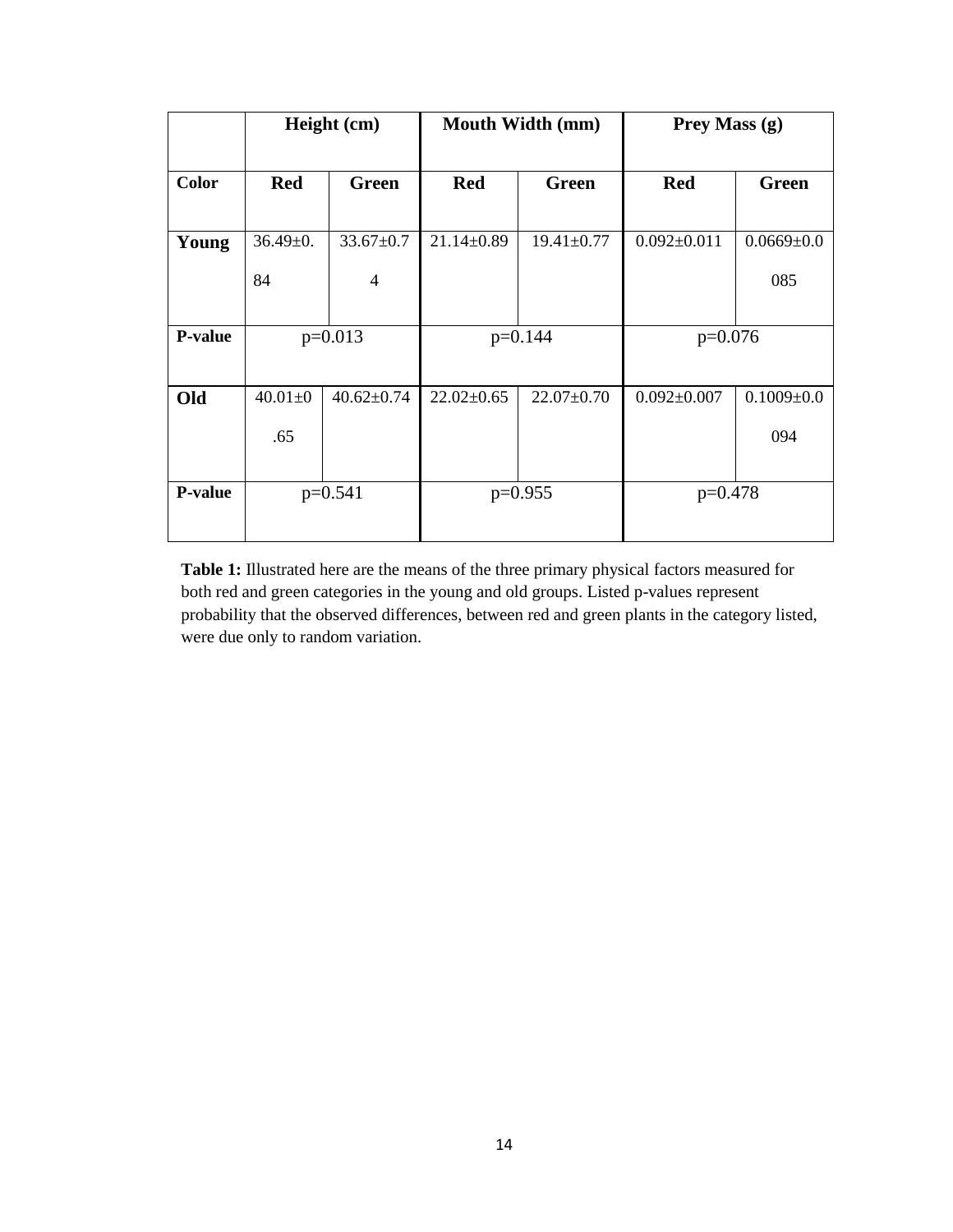|              | Temperature $(^{\circ}$ C) |      |              |      | Nectary Count $(\frac{\text{#}}{\text{mm}^2})$ |              |
|--------------|----------------------------|------|--------------|------|------------------------------------------------|--------------|
| <b>Color</b> | <b>Red</b>                 |      | <b>Green</b> |      | <b>Red</b>                                     | <b>Green</b> |
|              | Young                      | Old  | Young        | Old  |                                                |              |
| <b>Mean</b>  | 24.6                       | 24.8 | 24.7         | 24.5 | 16.4                                           | 16.8         |
| p-value      | $p=0.731$                  |      | $p=0.642$    |      | $p=0.838$                                      |              |

**Table 2:** Illustrated here are the means for temperature and nectary count between red and green plants. P-value represents the probability that the observed differences were due only to random variation.

|                 | Young                 |                       | Old                   |                       |  |
|-----------------|-----------------------|-----------------------|-----------------------|-----------------------|--|
|                 |                       |                       |                       |                       |  |
| <b>Red Prey</b> | Red Height (cm)       | Red Mouth Width       | Red Height (cm)       | Red Mouth Width       |  |
| Mass(g)         |                       | (mm)                  |                       | (mm)                  |  |
|                 | $r=0.674$ , $p<0.001$ | $r=0.882, p<0.001$    | $r=0.473$ , $p<0.001$ | $r=0.555$ , $p<0.001$ |  |
| Green           | Green Height (cm)     | Green Mouth           | Green Height (cm)     | Green Mouth           |  |
| <b>Prey</b>     |                       | Width (mm)            |                       | Width (mm)            |  |
| Mass(g)         | $r=0.552$ , $p<0.001$ | $r=0.854$ , $p<0.001$ | $r=0.833$ , $p<0.001$ | $r=0.837, p<0.001$    |  |

**Table 3:** The correlations between prey mass and physical factors of the same phenotype in both the young and old groups are shown here. P-value represents probability that the observed correlation between the two measured traits were due only to random variation.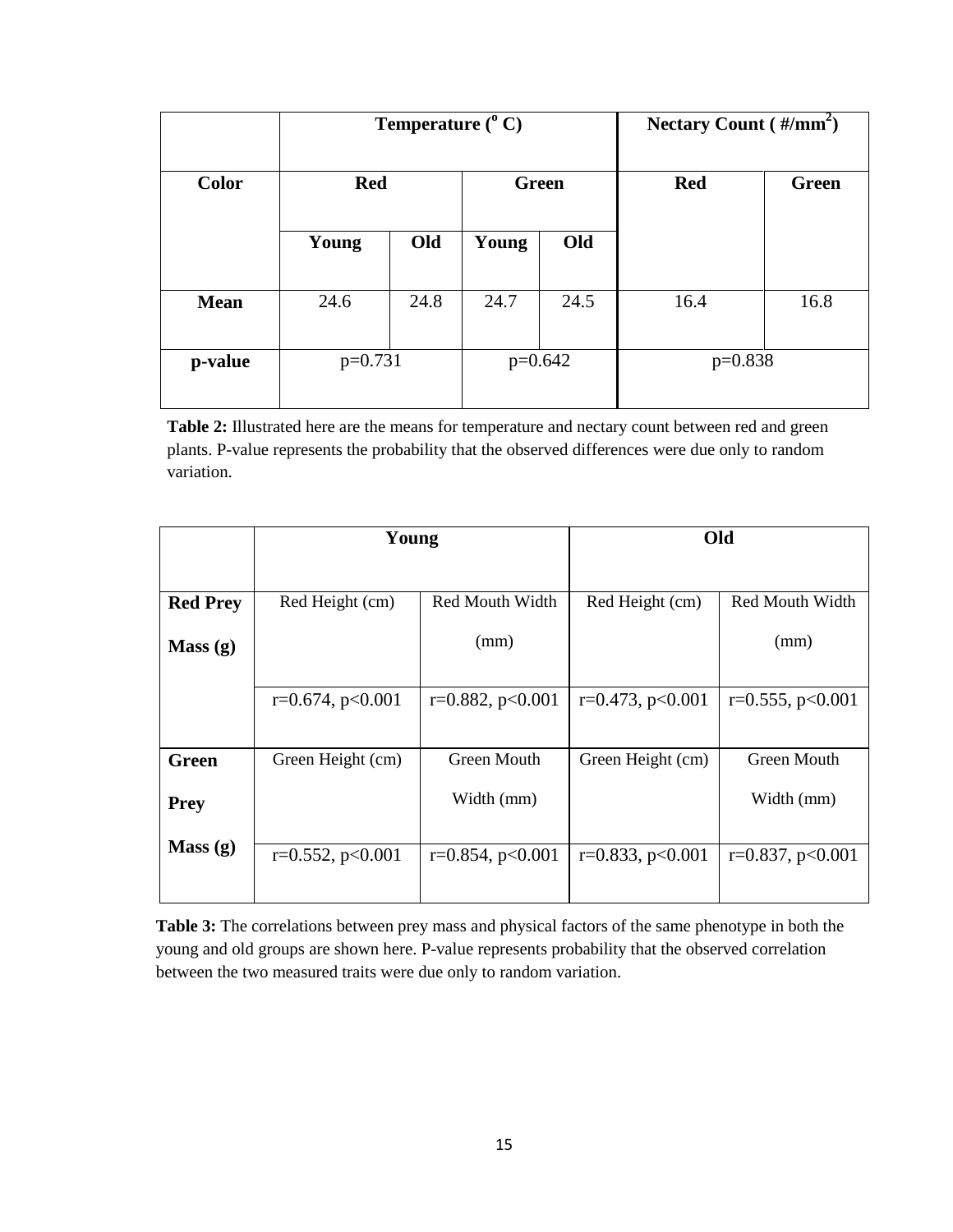|                               | Young                 | Old                           |                   |  |
|-------------------------------|-----------------------|-------------------------------|-------------------|--|
| Red Height<br>Red Mouth Width |                       | Red Mouth Width<br>Red Height |                   |  |
|                               | $r=0.731$ , $p<0.001$ | $r=0.574$ , $p<0.001$         |                   |  |
| Green Height                  | Green Mouth Width     | Green Height                  | Green Mouth Width |  |
|                               | $r=0.653$ , $p<0.001$ | $r=0.608$ , $p<0.001$         |                   |  |

**Table 4:** The correlations between height and mouth width of the same phenotype within old and young groups are shown here. P-value represents probability that the observed correlation were due only to random variation.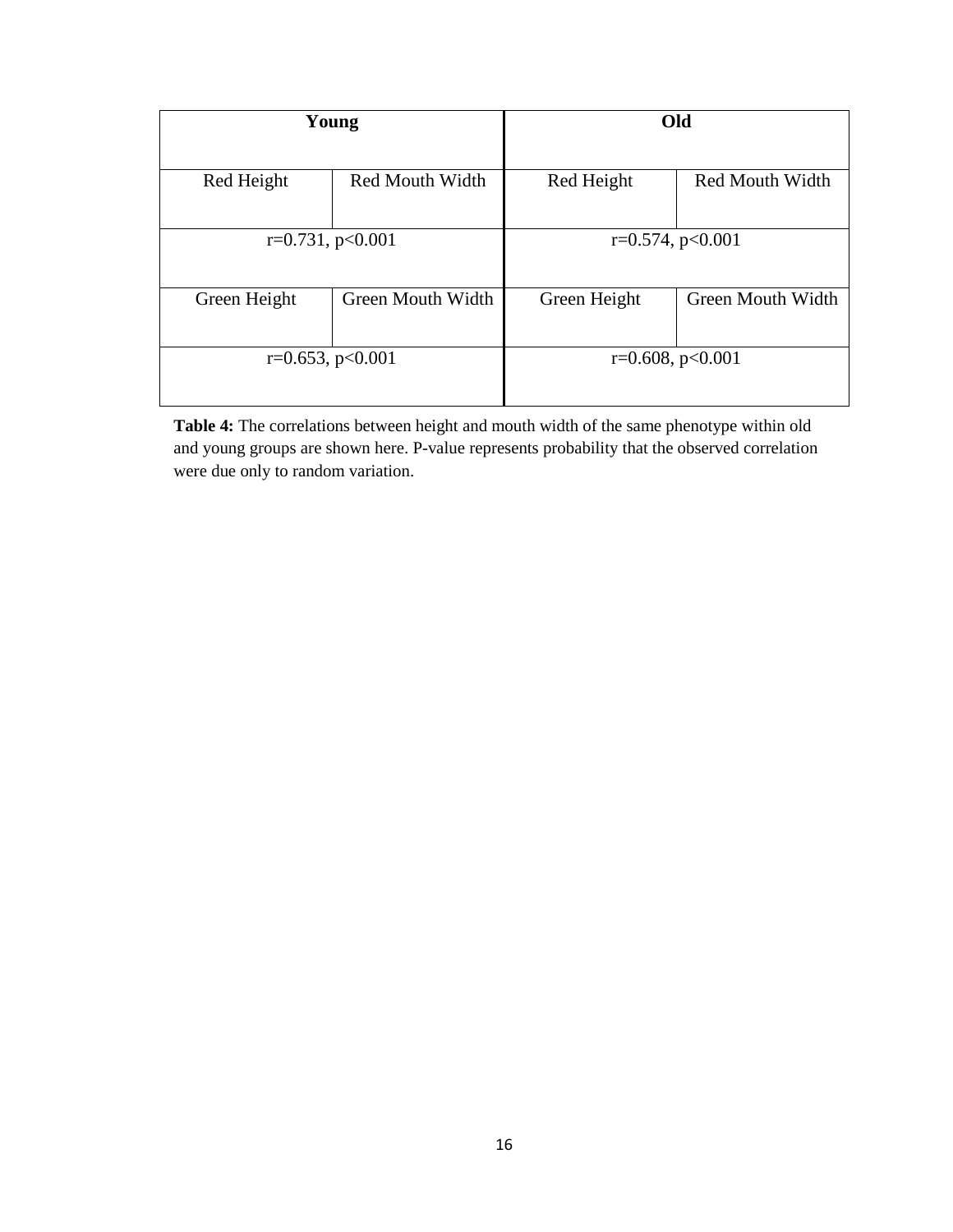### **Discussion**

There were no observed differences between red and green plants in either the young or the old group. All calculated correlations were positive and statistically significant.

*Statistical adjustments.-*The resulting p-value comparing height between red and green plants in the young group was 0.013 which would be statistically significant if the alpha threshold was 0.05. In theory, each and every test of significance performed has a 5% chance of producing a Type I error. Based on the multitude of statistical tests being performed to test a single overall null hypothesis, the use of a Bonferroni adjustment was a necessity to adjust for the increased likelihood that a false positive would arise due to random variation simply out of repetition. The Bonferroni procedure lowered the alpha to 0.0055 and enabled more conservative conclusions. Another factor taken into account was the use of large sample sizes (N=981). The larger a sample size, the more likely it becomes that small differences will be deemed statistically significant. Additionally, when examining the older group, plants had more time to grow and recover from transplant shock. This minimized the possibility that transplant shock would affect growth, possibly resulting in an incorrect conclusion.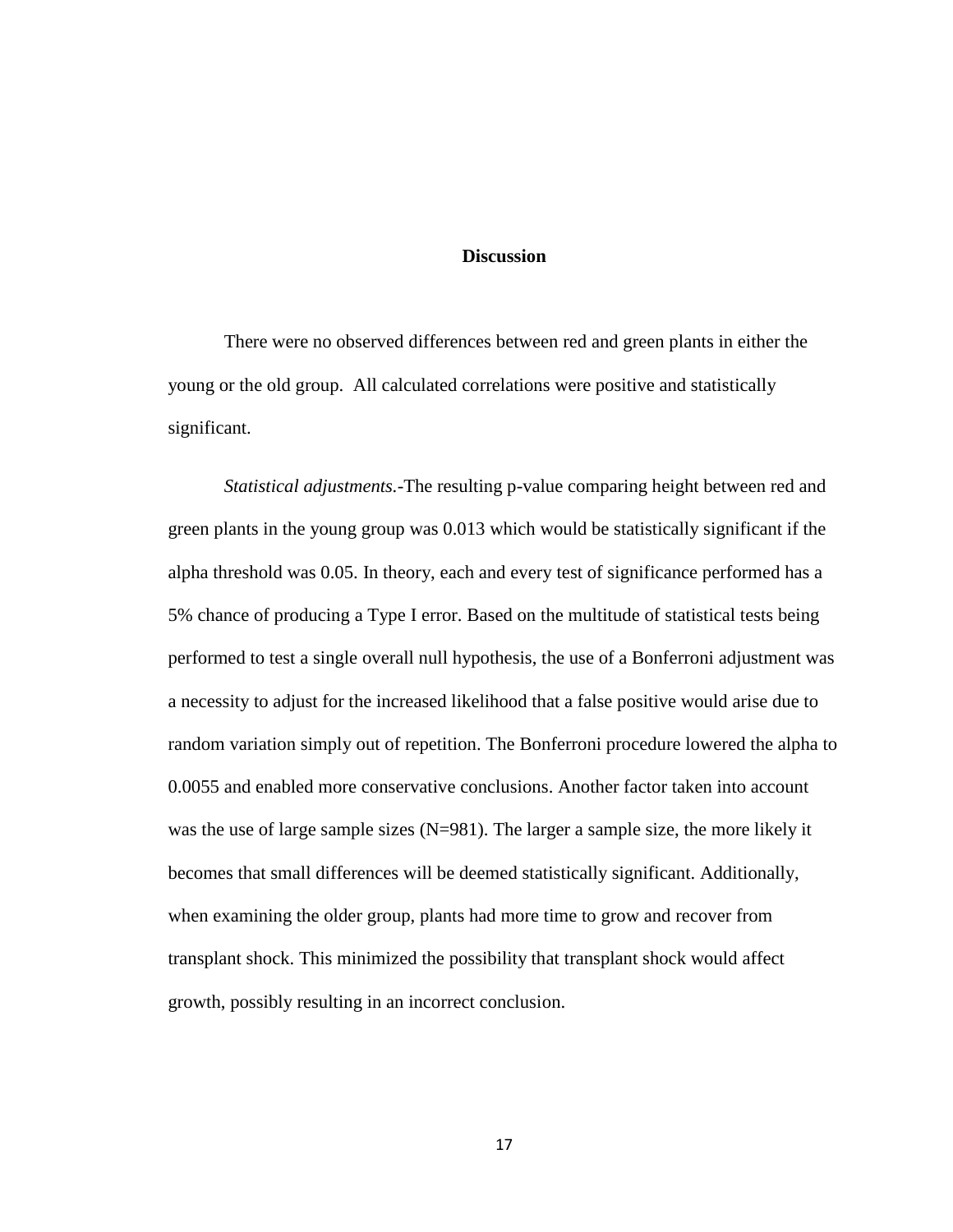*Physical traits.-* Pitcher height and mouth width did not differ between red and green phenotypes in either the young or old groups. This observation is likely best explained by the shared genetic pool of the plants. While the pitchers exhibited great variation in height and mouth width amongst each plant, both were essentially identical between red and green plants. This observation can also be applied to the nectary count and temperature which displayed no difference between green and red phenotypes. Based on the lack of difference in pitcher temperatures, the Q10 is likely to be unaffected by anthocyanin presence resulting in no difference in enzymatic activity. This is consistent with the findings of Green and Horner (2007) in *Sarracenia alata* Wood and Cresswell (1993) in *Sarracenia purpurea* L. though the morphologies of these three species differ greatly. Pitchers with larger mouth widths caught more prey mass than pitchers with smaller mouth widths. This relationship was explained by Green & Horner (2007) and Bhattarai & Horner (2009) as a factor of increased surface area for better display of attractants rather than an increase in the capture zone.

This study recorded a density of approximately 16 nectaries per mm<sup>2</sup> in *S*. *leucophylla* which differs from Vogel's (1998 a & b) findings of 30-50 nectaries per mm<sup>2</sup> in *S. purpurea*. While more research is needed to more conclusively explain this difference, we hypothesize that due to the low laying stature of *S. purpurea*, more nectaries are needed per mm<sup>2</sup> in order to appear more conspicuous and apparent against the ground to potential prey. This would not be the case with *Sarracenia leucophylla* which is able to stand high above the surrounding vegetation. Such a diminished amount of nectar production could be potentially beneficial by preserving energy.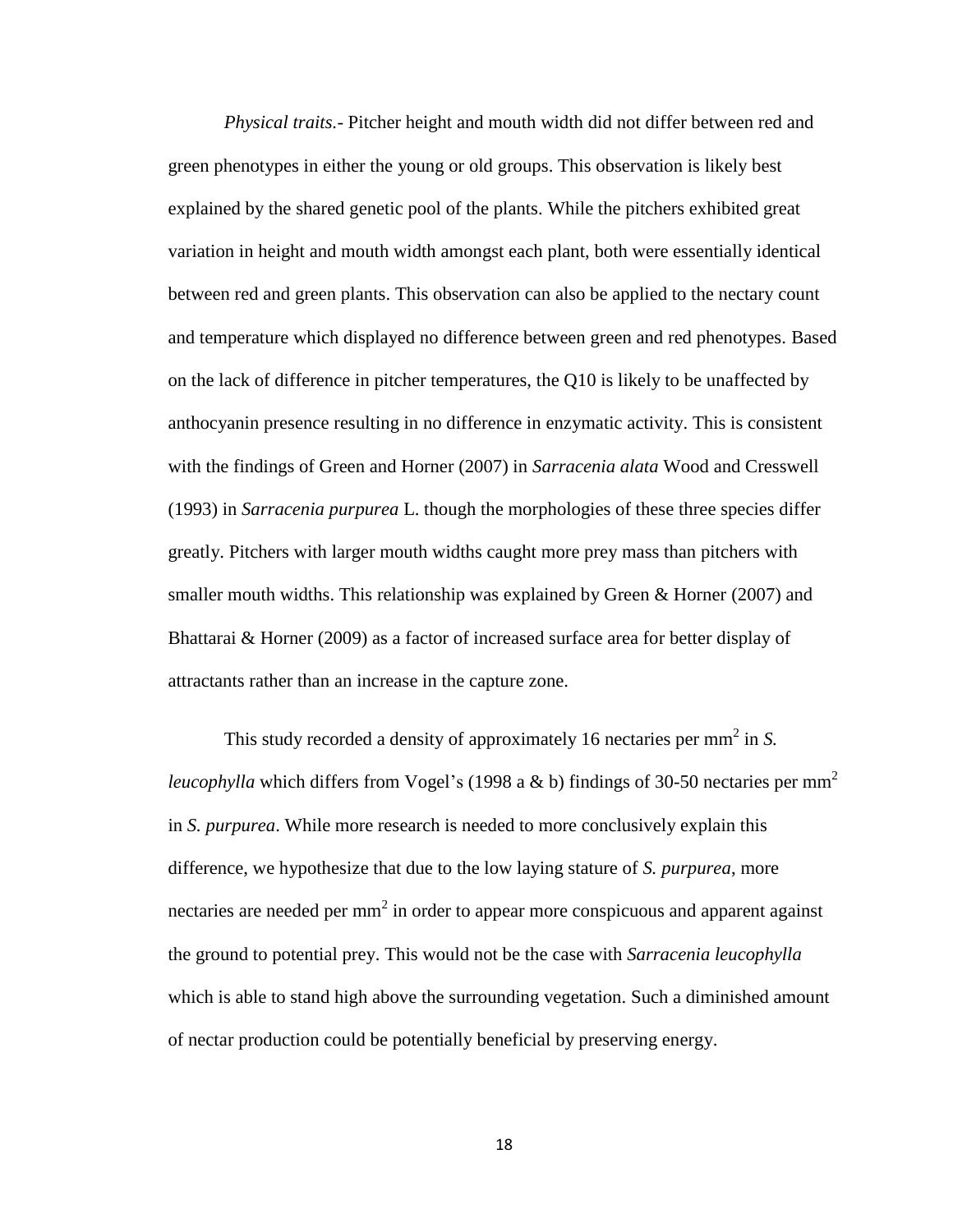*Correlates of prey capture.*– The correlations found between prey mass and pitcher height can be explained by the statement that a taller pitcher can not only absorb and hold more prey but can also advertise visual cues higher than shorter pitchers (Bhattarai & Horner, 2010). Likewise, the correlation observed between prey mass and pitcher mouth width can be explained by the concept that pitchers with wider mouths are better able to advertise their nectar displays and make it more difficult for insects to gain a stable foothold across the entirety of the pitcher lip.

*Prey capture.* – No difference was noted between red and green phenotypes in either the young or old groups. There is no reason to suspect that prey mass should differ between phenotypes when taking into account prey vision and the lack of difference in pitcher height, mouth width, nectary count and temperature. This lack of difference may translate to a lack of fitness advantage in either phenotype, however future studies would need to validate this claim by examining reproductive capabilities in both phenotpyes. While other studies have determined that nectary allocations were prominent on the 'red veins', we can conclude that prey vision did not display a preference for the presence of anthocyanin based on a lack of difference in capture rates.

Pitchers that were taller and had wider mouths caught more prey than shorter, smaller pitchers. This observation is best described by the findings of Green & Horner (2007) and Bhattarai & Horner (2009) which describes the ability of taller and wider pitchers to better advertise the contrast of dark to light zones to potential prey. While in theory taller pitchers should catch more prey mass, pitchers were not allowed to collect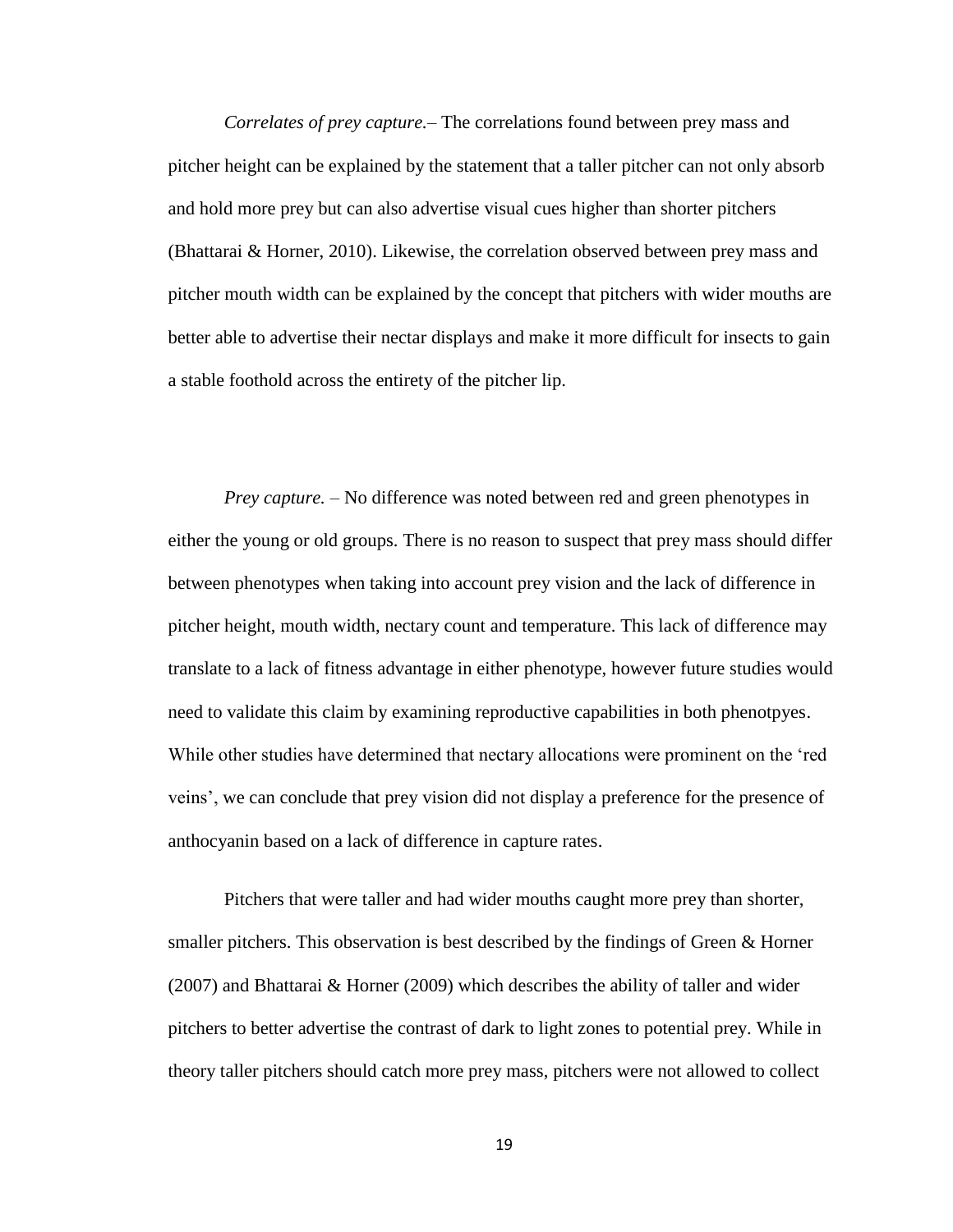prey for the same duration of time through the growing season which resulted in a large variety of dried prey mass amongst pitchers of similar height. The same was true for pitcher mouths. Older pitchers which may have fully opened months prior to harvest would have had a longer window of opportunity to attract and capture prey than pitchers that may have opened a few weeks prior to harvest. However to combat this effect in both groups, a large sample size was used in order to minimize the effect of unequal predation times. Additionally the sole purpose of this study was to compare means between the phenotypes and not between different sized pitchers.

The lack of a difference in nectary count between red and green plants is possibly the most biologically important factor in this study. Based upon the results that red plants did not catch more prey than green ones and do not differ in height or mouth width, nectar is believed to be the main factor responsible for prey attraction (Joel, 1986). By ruling out anthocyanin as an attractant, this study confirms the conclusion of Bennett  $\&$ Ellison (2009) which stated that prey was attracted to sugar and not color. Unlike nectar which rewards visiting prey and is easily visualized by signals of dark to light zones, the anthocyanin pigments do not reward visiting prey and can only be visualized by some species (Briscoe & Chittka, 2001). It is likely that the lack of UV reflectance in antocyanin results in contrasting patterns which act as nectar guides, leading prey to nectar rich areas along the pitcher (Thompson, 1972). By examining insect vision and ruling out nectaries as a varying factor, this study was able to isolate anthocyanin and assess its potential role as an attractant. While Newell & Nastase's (1998) conclusion was correct, i.e. pitchers of *S. purpurea* with an increase in red venation had an increase in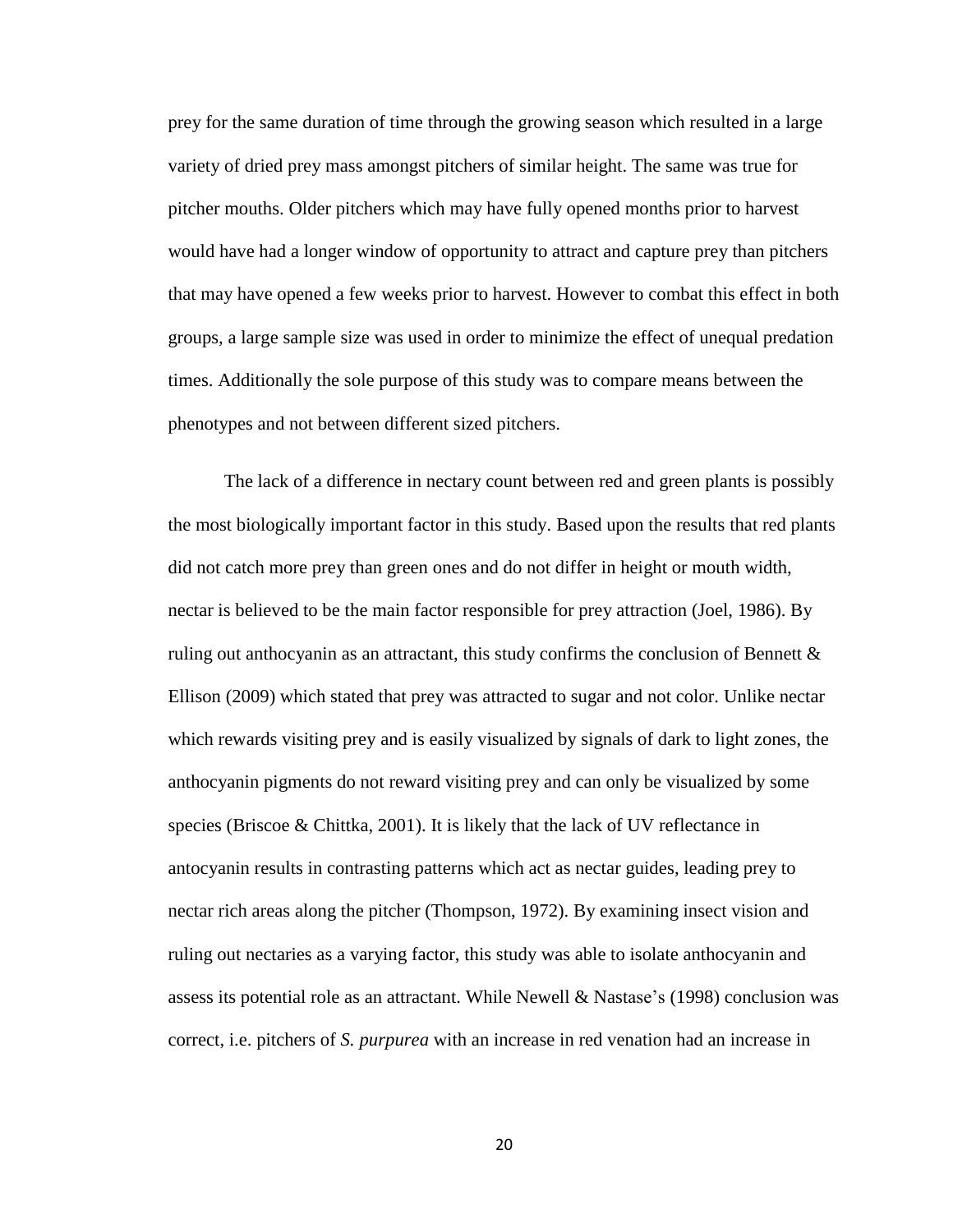prey attraction, future research should attempt to examine why the location of nectaries appears to be more prominent on these red venations of this species. In this study, pitchers on which nectary counts were done were all from the same gene pool. Thus it would be of interest for future studies to examine if nectary counts in *S. leucophylla* are different amongst different genetic pools.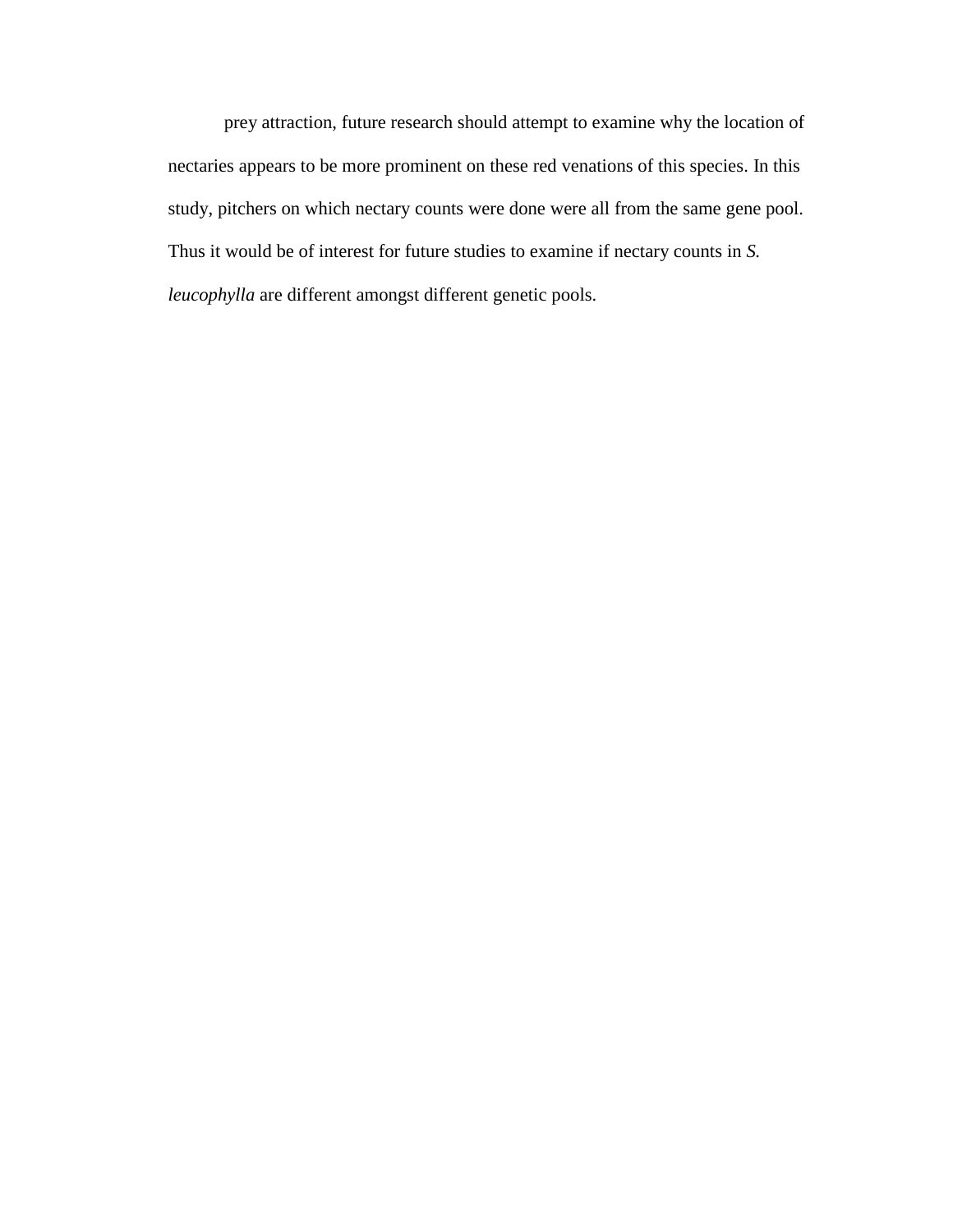#### **Acknowledgments**

I would like to extend my deepest gratitude to my thesis committee, Dr. Donald Ruch, Dr. Phil Sheridan and Dr. Kemuel Badger for providing an invaluable source of knowledge and input on this paper. Without your revisions and insights, my journey to complete this project would certainly have met many more obstacles.

Thank you to Meadowview Biological Research Station for providing all materials, care, volunteers and housing during all of my trips out to Virginia.

Thank you to Ball State University for providing the herbarium, drying oven and necessary resources for proper analysis of samples.

To my wife to be, Amber, I thank you for your patience, understanding and help over these last two years. Your love and support kept me afloat through all my frustrations and challenges.

Lastly I would like to thank Joseph Meiring and all of the Meadowview Biological Research Station volunteers without whom the completion of this project would not have been possible. Your help was invaluable and your kindness will be forever cherished.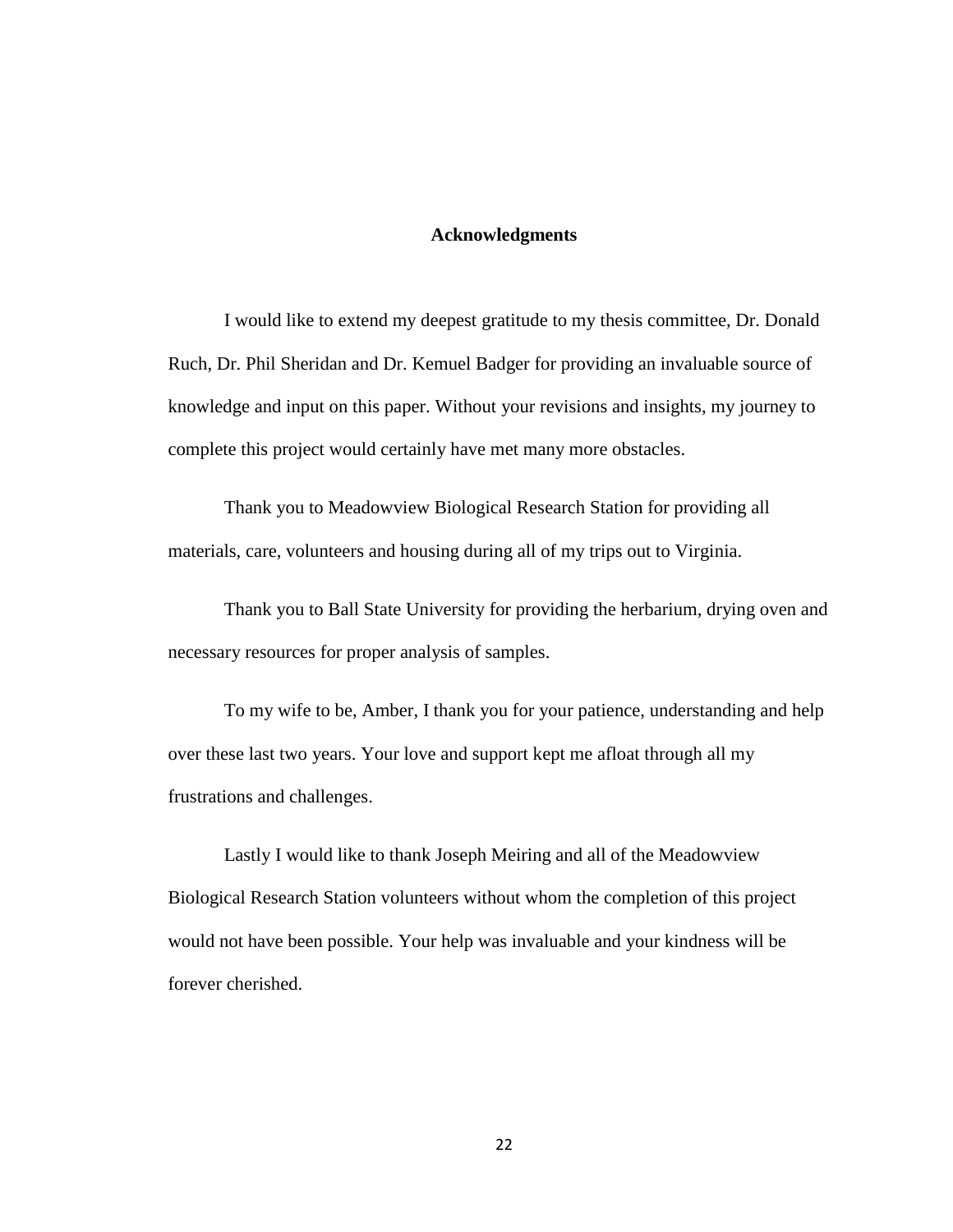### **Literature Cited**

- Bennett, F. K., 2010. PS 81-125: What is attraction? The effects of nectar production, anthocyanins, and detritus in *Sarracenia purpurea* prey capture. The 95th ESA Annual Meeting. Pittsburgh, Pennsylvania. At: http://eco.confex.com/eco/2010/techprogram/P23472.HTM
- Bennett, F.K. & A. Ellison. 2009. Nectar, not colour, may lure insects to their death. Biology Letters 5(4):469-472.
- Bhattarai, P.G. & J.D. Horner. 2009. The importance of pitcher size in prey capture in the carnivorous plant, *Sarracenia alata* Wood (Sarraceniaceae). The American Midland Naturalist 158(2):424-431.
- Briscoe, A. D. & L. Chittka. 2001. The evolution of color vision in insects*.* Annual Review of Entomology 46:471-510.
- Cresswell, J.E. 1991. Capture rates and composition of insect prey of the pitcher plant *Sarracenia purpurea*. The American Midland Naturalist 125(1):1-9.
- Cresswell, J.E. 1993. The morphological correlates of prey capture and resource parasitism in pitchers of the carnivorous plant *Sarracenia purpurea.* The American Midland Naturalist 129(1):35-41.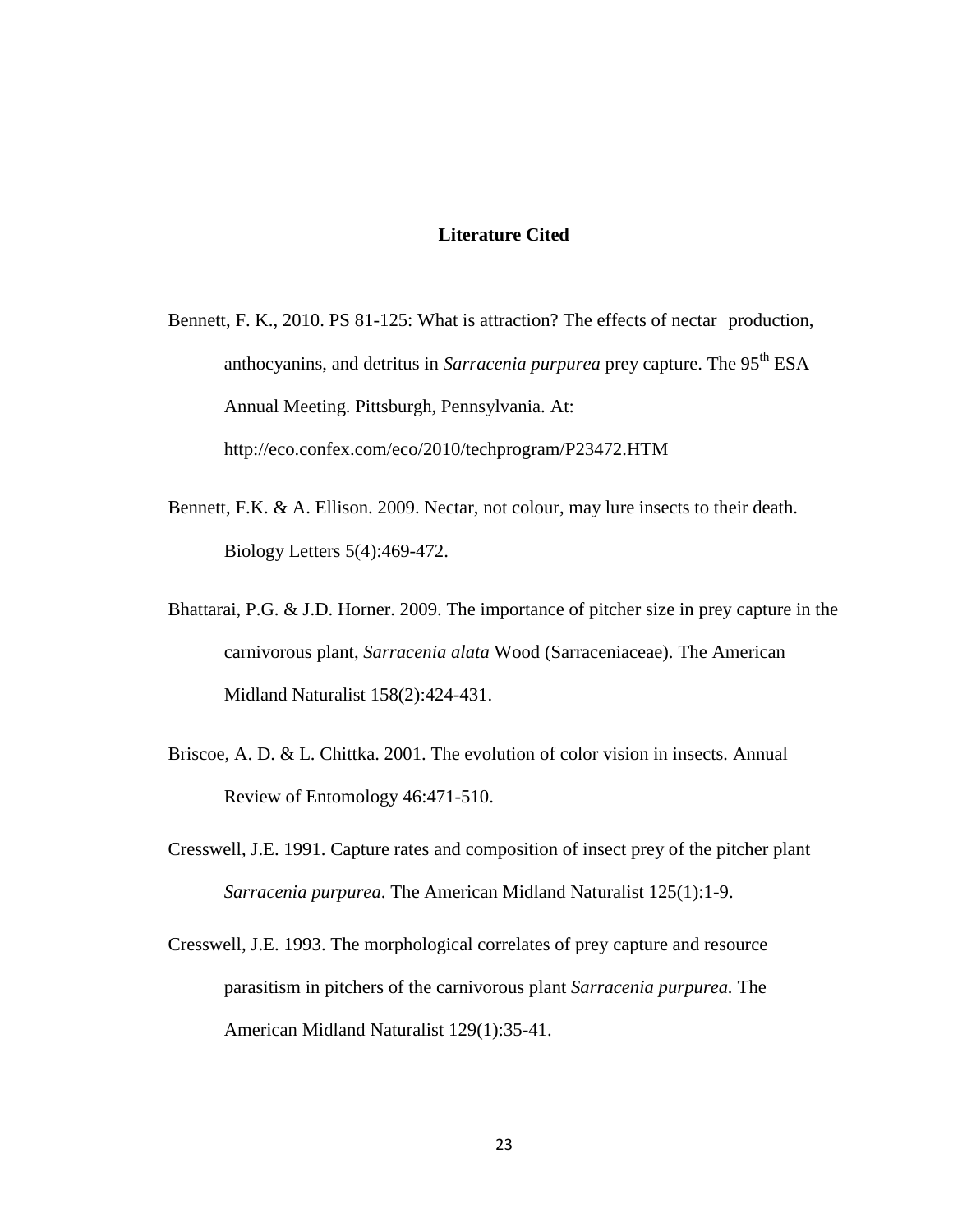- Ellison, M.A. & N. J. Gotelli. 2001. Evolutionary ecology of carnivorous plants. Trends in Ecology & Evolution 16(11):623-629.
- Gibson, T. C. 1991. Differential escape of insects from carnivorous plant traps*.* The American Midland Naturalist 125:55-62.
- Gloßner, F. 1992. Ultraviolet patterns in the traps and flowers of some carnivorous plants. Botanische Jahrbücher für Systematik 113: 577-587.
- Green, M. L. & J. D. Horner. 2007. The relationship between prey capture and characteristics of the carnivorous pitcher plant, *Sarracenia alata* Wood*.* The American Midland Naturalist 158:424-31.
- Heard,B. S. 1998. Capture rates of invertebrate prey by the pitcher plant, *Sarracenia purpurea* L. The American Midland Naturalist 139: 79-89.
- Joel, M.D. 1986. Glandular Structures in Carnivorous Plants: Their role in mutual and unilateral exploitation of insects. In: *Insects and the Plant Surface*, pp. 219-234, B. Juniper and R. Southwood, eds. Edward Arnold. London.
- Joel M.D., B,E. Juniper & A. Dafni. 1985. Ultraviolet patterns in the traps of carnivorous plants. New Phytologist 101(4):585-593.
- Juniper, B.E., R.J. Robins & D.M. Joel. 1989. The Carnivorous Plants. Academic Press, New York, NewYork. pp. 416.
- Lall, A. B., R. M. Chapman, C.O. Trout & J. A. Holloway. 1980. Spectral mechanisms of the compound eye in the firefly *Photinus pyralis*; (Coleoptera: Lampyridae)."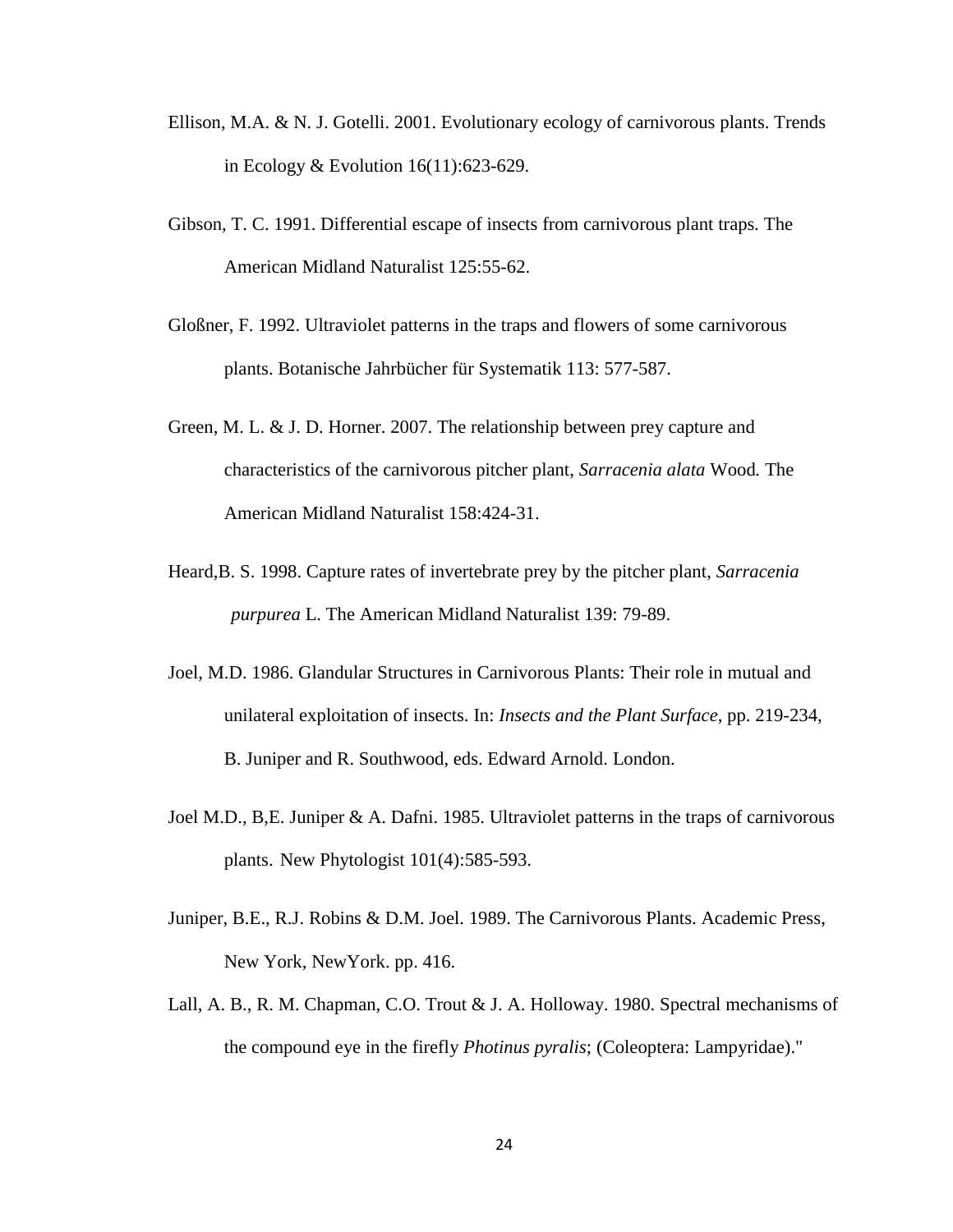Journal of Comparative Physiology A: Neuroethology, Sensory, Neural, and Behavioral Physiology 135(1): 21-27.

Milne M. 2010. Ecological Interactions Between Spiders and the Purple Pitcher

Plant, S*arracenia purpurea.* Ph.D. dissertation, Old Dominion University, pp. 153.

- Newell, J. S., & A. J. Nastase. 1998. Efficiency of insect capture by *Sarracenia purpurea*  (Sarraceniaceae). American Journal of Botany 85(1): 88-91.
- Peitsch D., A. Fietz, H. Hertel, J. de Souza, D. F. Ventura, & R. Menzel. 1992. The spectral input systems of hymenopteran insects and their receptor-baed colour vision*.* Journal of Comparative Physiology A: Neuroethology, Sensory, Neural, and Behavioral Physiology 170:23-40.
- Pirie A. & M. Mullins. 1976. Changes in anthocyanin and phenolics content of grapevine leaf and fruit tissues treated with sucrose , nitrate and abscisic acid. Plant Physiology 58: 468-472.
- Schaefer, H.M. & G.D. Ruxton. 2007. Fatal attraction: carnivorous plants roll out the red carpet to lure insects. Biology Letters 4(2):153-155.
- Schnell, D. E., 2002. *Carnivorous plants of the United States and Canada*. Timber Press. Portland, Oregon. pp. 468.
- Schnell, D. E. 1983. Notes on the pollination of *Sarracenia flava* L. (Sarraceniaceae) in the Piedmont province of North Carolina. Rhodora 85(844): 405-420.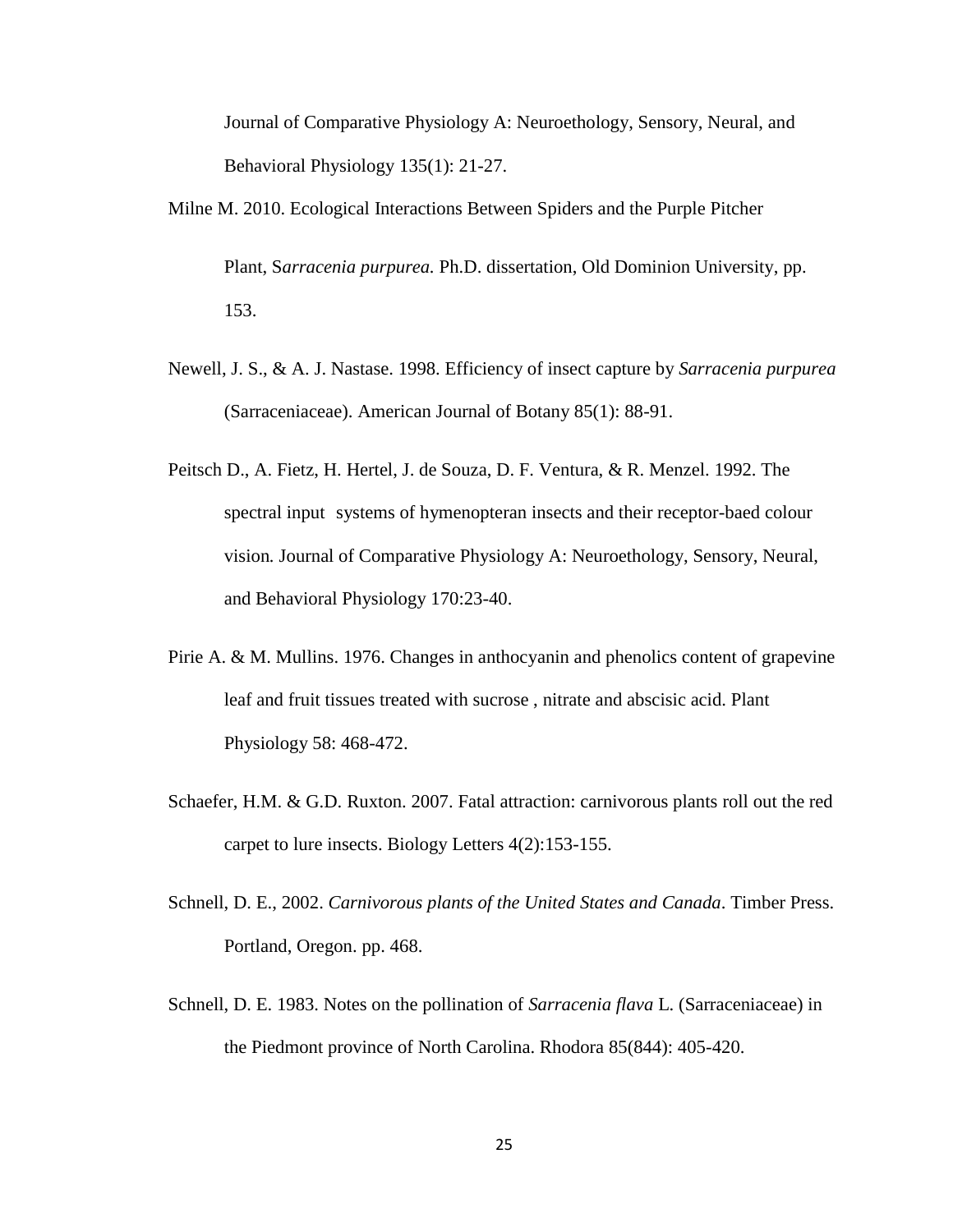- Sheridan, M.P. & R.J. Griesbach. 2001. Anthocyanidins of *Sarracenia* L. flowers and leaves. Hortscience 36(2):384.
- Sheridan, M. P., Humphrey J., Davies M., Simon C., & Penick N. 2000. Comparison of insect captures between wild-type and mutant green *Sarracenia jonesii* Wherryi. Virginia Journal of Sciences 51(2): 129.
- Sheridan M. P., R. R. Mills. 1998. Genetics of anthocyanin deficiency in *Sarracenia* L. Hortscience. 33(6):1042-1045.
- Sheridan, P. 1997. Genetics of *Sarracenia* leaf and flower color. Carnivorous Plant Newsletter 26:51-64.
- Snyder, A. W. & C. Pask. 1973. Spectral sensitivity of dipteran retinula cells. Journal of Comparative Physiology A: Neuroethology, Sensory, Neural, and Behavioral Physiology 84(1): 59-76.
- Thompson W. R., J. Meinwald, D. Aneshansley and T. Eisner. 1972. Flavonols: Pigments Responsible for ultraviolet absorption in nectar guide of flower. Science 177(4048): 528-530.
- Vogel, S. 1997. Remarkable nectaries: structure, ecology, organophyletic perspectives. II. Nectarioles. Flora 192: 305-333.
- Vogel, S. 1998a. Remarkable nectaries: structure, ecology, organophyletic perspectives. II. Nectarioles. Flora 193: 1-29.